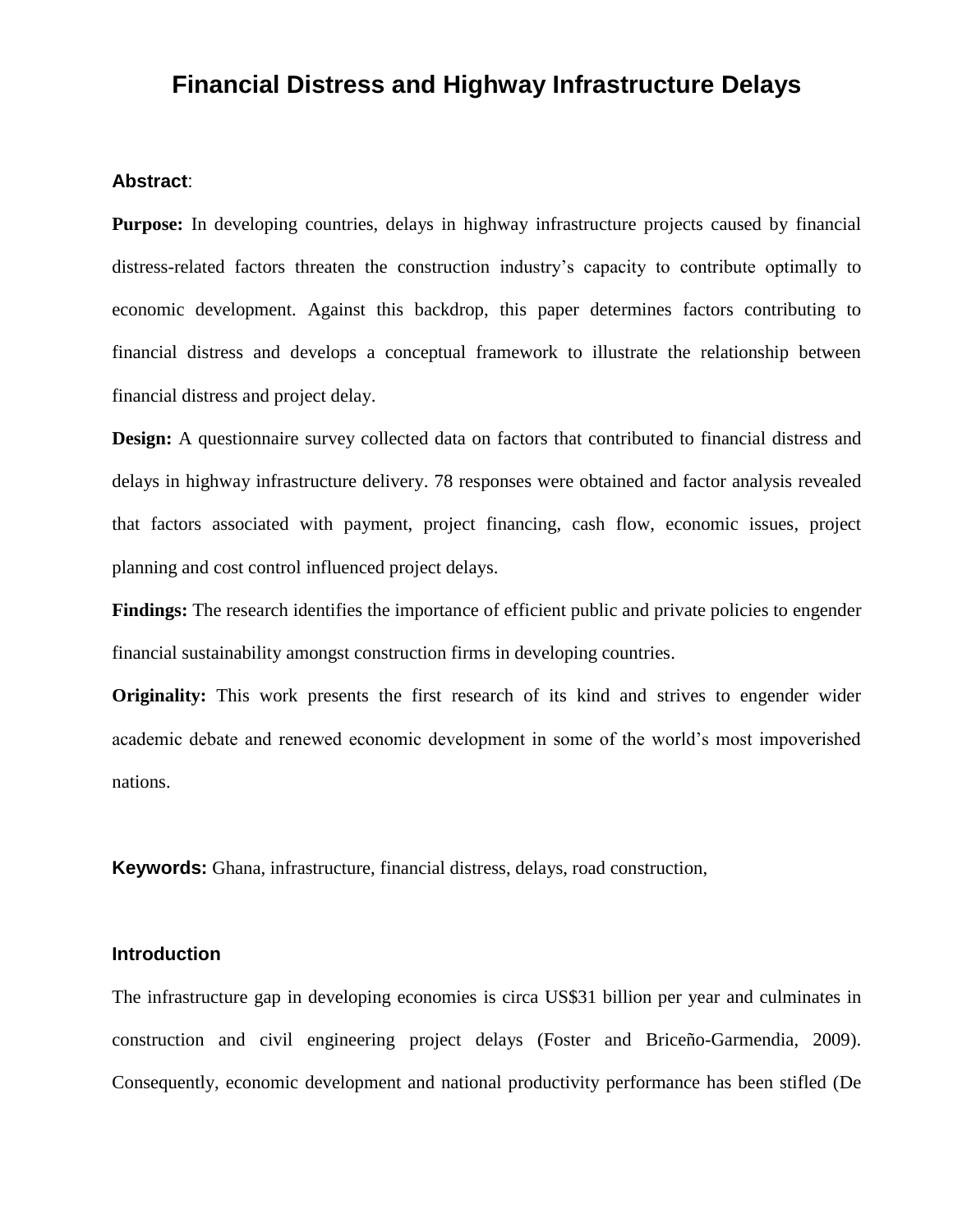Gregorio, 2015). Within Ghana, successive post-independence governments have initiated and implemented diverse and ambitious infrastructure projects to boost infrastructural and economic development (Badu and Owusu-Manu, 2011). For instance, the Accra-Tema Motorway (Anaman, 2006) and the George W. Bush Highway. Yet despite this firm government commitment, many major projects are delayed and in-turn result in cost escalations. In Nigeria for example, 70% of projects suffer delays, the causes of which are myriad (Odeyinka and Yusif, 1997). Despite its importance, limited research has been undertaken to determine the factors that contribute to financial distress in construction project delivery, and particularly highway construction. Therefore, this paper aims to determine the underlying factors contributing to financial distress of construction firms completing highways projects and investigate the interconnections between these factors and project delays. A primary objective being to stimulate fresh thinking amongst industry stakeholders including government policy-makers and construction organizations (including consultants, contractors, client and suppliers) on how to remove delay-associated problems and improve the construction supply-chain (Badu and Owusu-Manu, 2010). The research also strives to engender wider academic debate and stimulate renewed economic development in some of the world's most impoverished nations.

### **Financial Distress**

Financial distress represents inadequate liquidity and consequential difficulties of meeting financial obligations promptly (Maksimovic and Phillips, 1998). According to Karl (2002), financial distress is a long-term process which negatively impacts upon a company's capital structure, investment policies performance and business survival. Financial distress derives primarily from high gearing or following a highly distressing event such as major fraud (Tsai, 2014). Numerous factors cause financial distress, for example: high interest rates chargeable on loans; lack of regular cash flow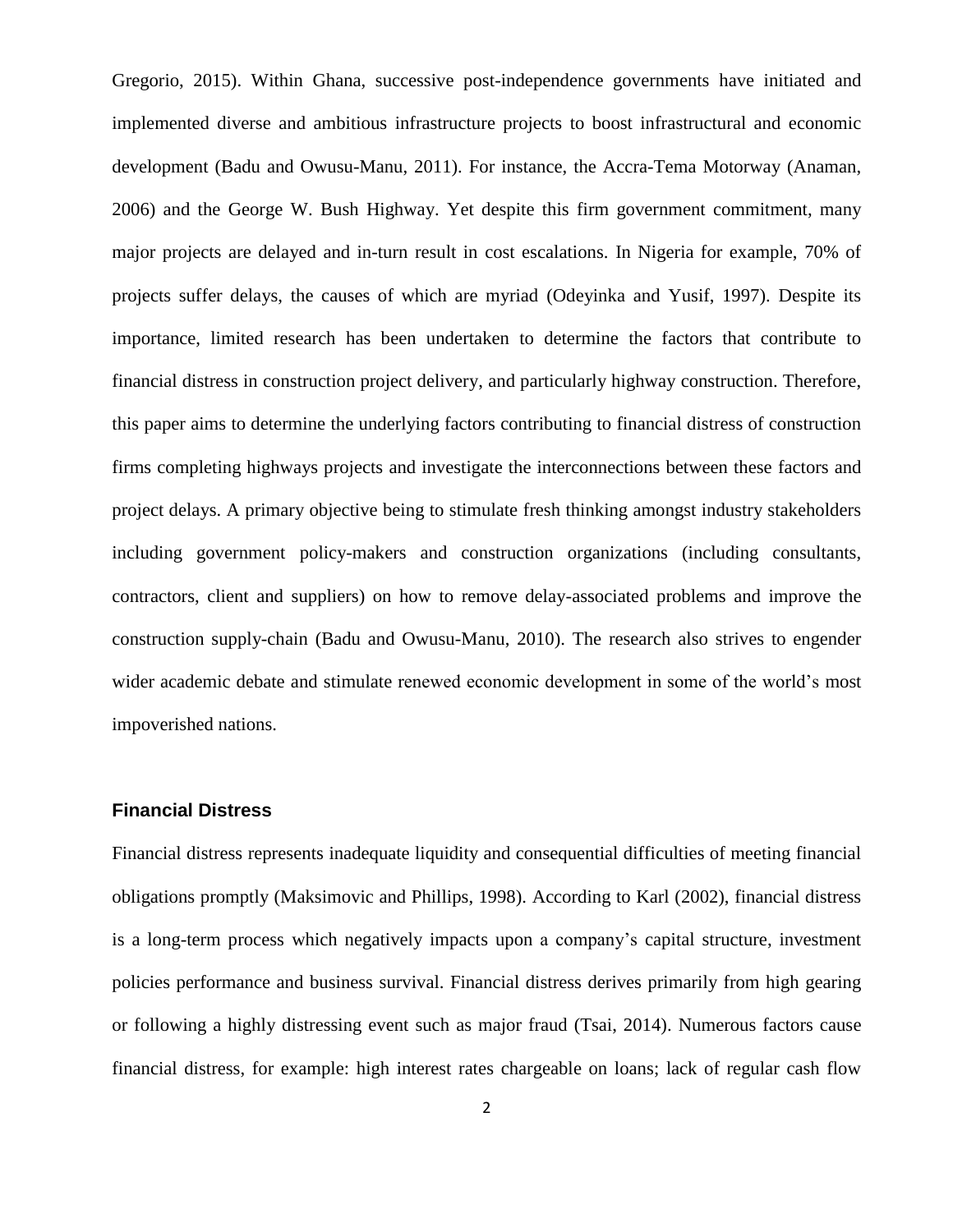forecasting; low markup/ profit margins; poor credit arrangement with creditors and financiers; and difficulty in loan accessibility. Memba and Job (2013) attribute financial distress to two dichotomous groupings of endogenous and exogenous variables. Endogenous variables are firm specific and include: inadequacy of capital; shortage of skilled manpower; poor accounting records; and poor internal management. Ameriks *et al.,* (2003) revealed human-behavioral factors could also impact upon financial distress including managers' characteristics, which manifest in their capacity for self-control, planning and patience. In contrast, exogenous variables are external to the company and transcend all firms in a market irrespective of their individual characteristics (e.g. company size, type and industry sector operated within). Exogenous risk factors are sensitive to prevailing economic change, competitive pressures, government constraints, social alterations and technological change. Figure 1 provides a conceptual framework of the internal and external risk triggers of financial distress that have been derived from extant literature (refer to Table 1). Within this framework, endogenous and exogenous risk triggers are mapped to a description of the broad range of firms affected in an economy. Based on the above, it is hypothesized that:

*Ho: Highway project delays are not positively related to the financial distress factors indicated in Table 1 below.*

### **Research Approach**

A deductive methodological approach was adopted using a quantitative survey design based upon an extensive extant literature review. From an operational perspective, a three stage process was adopted to fulfill the research aims and objectives. During *stage one*, (a) descriptive statistics were analyzed and (b) hypothesis testing undertaken using the Chi-Square statistic. *Stage two* then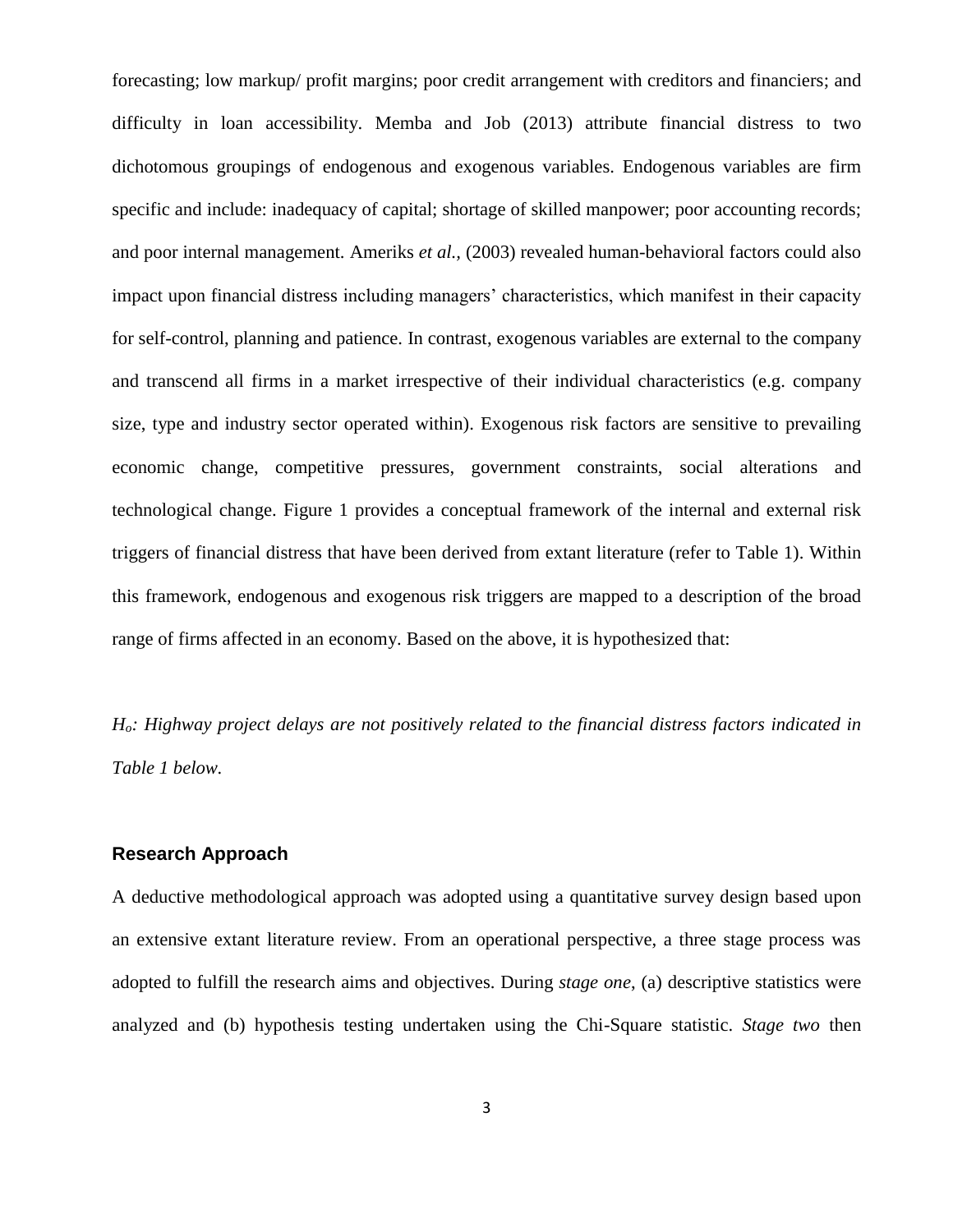proceeded to conduct (c) factor analysis once preliminary checks had been undertaken prior to developing the conceptual model in *stage three*.

A questionnaire that was divided into five sections and contained both open and closed questions was distributed by surface and electronic mail using a snowball sampling technique. 100 questionnaires were sent to small to medium enterprise (SMEs) highway contractors operating within Accra and Kumasi metropolitan areas in Ghana because 75% of SME road construction firms are located within these two cities (Badu *et al.* 2011). Respondents' perceptions and opinions on financial distress and delays in highway construction were specifically sought. Section one accrued information on the type of SME construction firm while section two sought to uncover the respondents' years of experience in highway construction. Section three sampled respondents' opinions on the relationship between financial distress related factors and project delay, while section four gave respondents an opportunity to rate 20 financial distress related variables (previously identified within the extant literature – refer to Table 1). Section five afforded respondents with an opportunity to rate the importance of mitigation measures. Question responses were measured with a five point Likert item scale ranging from 1 to 5. A high 78% response rate was achieved primarily due to follow-up telephone calls made to targeted respondents.

Factor Analysis analysis was adopted to uncover potential variables measuring aspects of the same underlying dimensions. To determine sample size, the rule of thumb established by Adadzie (2007) was adopted, namely that: factor analysis is reliable regardless of the sample size if the factor loadings are more than four with loading greater than 0.6 (c.f. Ahadzie, 2007). For this study, the factor loadings and other tests conducted gave the KMO test of 0.705 suggesting the reliability of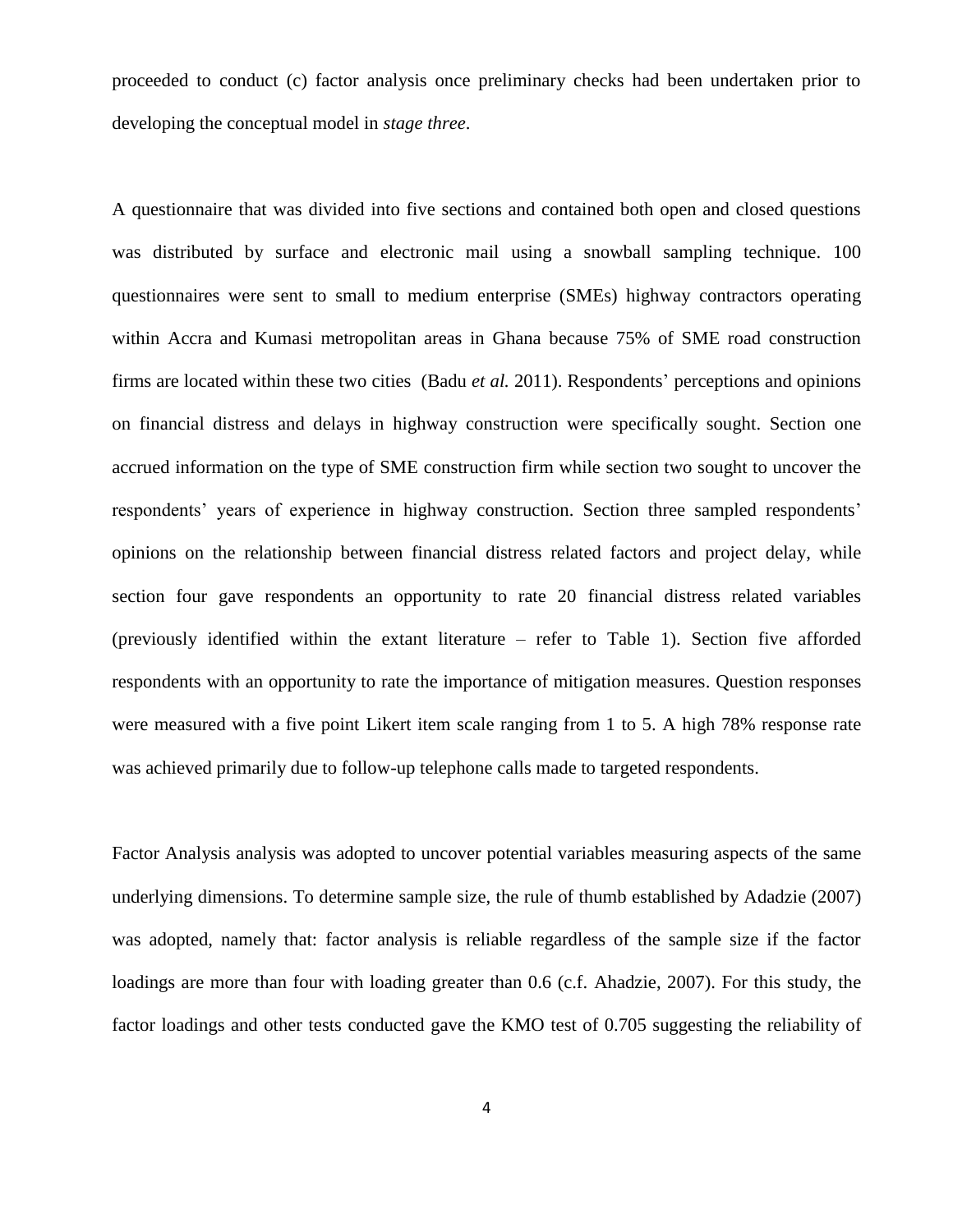factor analysis. The Chi Square Test of Independence was adopted for hypothesis testing because data collected was mainly ordinal.

### **DATA ANALYSIS**

Table 2 exhibits limited data variability in terms of the standard deviation and is an acceptable reflection of the population. For instance, almost all variables have sample mean values  $>$  the accepted population mean of  $3.5$  with standard deviations and standard errors  $< 1.0$ . This finding suggests that financial distress factors obtained from the extant literature are applicable to this study. Chi-square test results confirm the null hypotheses that financial distress variables do not contribute to project delays and is therefore rejected (Table 3). From Table 3, for each of the independent variables of financial distress for each of the independent variables,  $\chi^2_{\text{cal}} > \chi^2_{\text{cal}}$  at  $p <$ 0.05 in all cases of the independent variables, the null hypothesis can be rejected. Logically, it can be concluded that highway construction project delays are positively related to the financial distress factors indicated in Table 3*.*

## **Factor Analysis**

The adequacy of the sample size was confirmed by the Kaiser-Meyer-Olkin (KMO) which recorded a value of 0.705. Thus, Principal Component Analysis should yield distinct and reliable factors. Bartlett's Test checked for relationships between variables by testing the null hypothesis that the original correlation matrix (R-matrix) is an identity matrix. As the R-matrix is not an identity matrix, it can be concluded that: i) there are no difficulties in determining the unique contribution of the variables to a factor; and ii) some relationships exist between the variables that can be analyzed.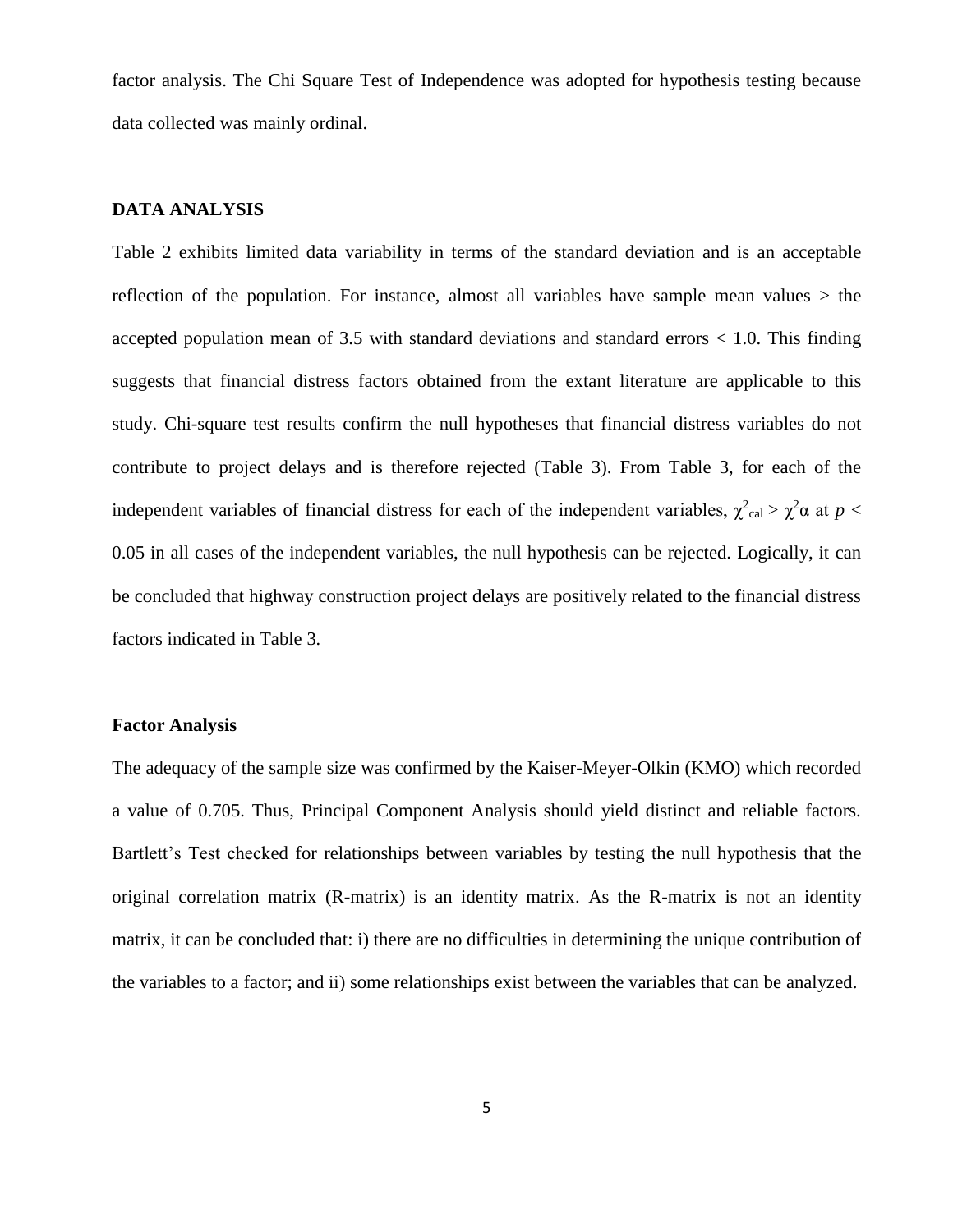The *communality* of the variable represents the proportion of variance explained by the common factors and can range from 0 to 1, where: 0 implies that common factors do not explain any of the variance; and 1 implies that all the variance is explained by common factors (Mathur *et al*., 2013). Table 4 reveals that the average of variable communalities after extraction was above 0.60 suggesting that the extracted components satisfactorily represent financial distress factors.

Six financial distress principal components were extracted from the twenty causes of project delays based on an eigenvalue greater than 1 (refer to Table 4). These are: component one (*C1*) *payment issues* (21.38%<sup>1</sup>); component two (*C2*) *project financing issues* (15.40%); component three (*C3*) *cash flow issues* (12.39%); component four (*C4*) *economic issues* (9.45%); component five (*C5*) *political influence* (6.12%); and component six (*C6*) *cost control issues* (5.99%). All six extracted principal components cumulatively explained 70.86% of the variation in the data, which is greater than a minimum of 50% required by the cumulative proportion of variance criterion (Comrey and Lee, 1992). The Guttman-Kaiser rule suggests that only those factors with an eigenvalue larger than 1 should be retained (Sá *et al*., 2014), whilst the Cattell scree test suggests that all further components (after the one starting at the elbow) should not be included (Figure 2). The scree plot depicts the relationship between the various components and their corresponding eigenvalues drops below an eigenvalue 1 after the sixth component. Principal component analysis (with varimax rotation) was then conducted (refer to Tables 5 and 6). The eigenvalue and factor loadings were set at conventional high values of 1.0 and 0.50 respectively.

l

<sup>&</sup>lt;sup>1</sup> This percentage represents the total variance explained by a component or the remaining variance not explained by previous components cited.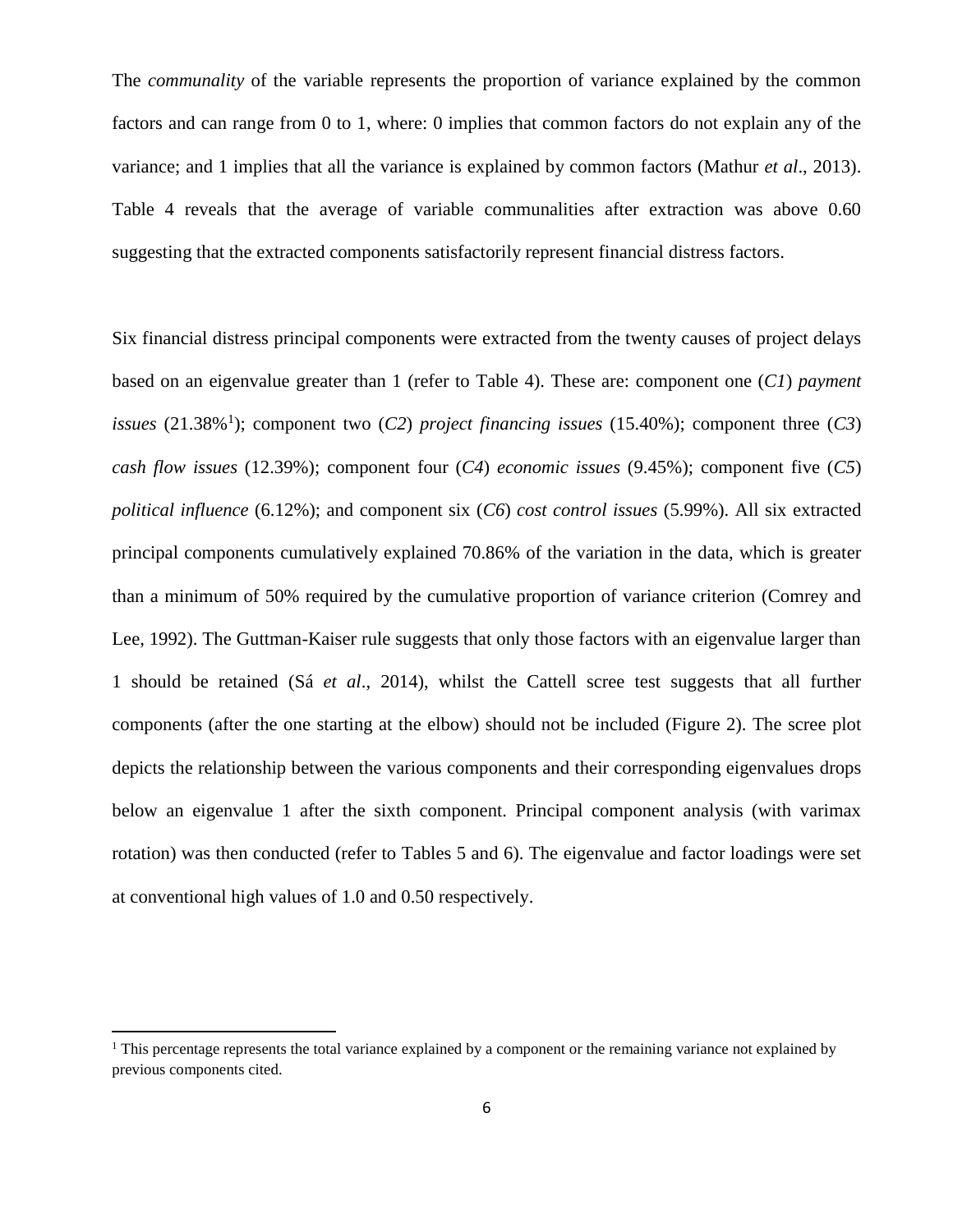# **Discussion of Results**

### **Profile of Respondents**

Participating firms included sole proprietorship (28.2%), partnership (23.1%) and limited liability companies (48.7%) (refer to Table 7). Practice knowledge of highway construction amongst the sample was varied but over 80% had accrued six or more years' experience on such projects. Figure 3 identifies the relationship between exogenous and endogenous factors that emerged from the analysis and illustrates they work in unison to exert financial distress. These factors are now discussed.

### **Payment Issues (***C1***)**

Five variables loaded onto this component were: i) *contractor's invalid claim*; ii) *withholding of payment by client*; iii) *bureaucracy in honoring payment certificates*; iv) *inaccuracies in valuations for work done by consultants*; and v) *underestimation of project cost*. Zack (1993) observed that payment issues may arise from disputes attributable to 'claimsmanship', which represents lack of fairness in the approach adopted by contract administrators when assessing claims. This adversarial approach reduces transparency and creates mistrust/ unnecessary tension between contract parties. When disputes escalate, a rippling effect further exacerbates the contractor's finance because of invalid claims made by them; the latter may arise from inaccuracies in valuations for work done and/ or underestimation of project cost. Inaccuracies in valuation and underestimation of project cost leads to cost deviations which are systematic and/ or specific in cause. Systematic causes such as macroeconomic perturbations can complicate the forecasting of project costs and valuations hence, subjecting claims to further uncertainty. For instance, during the past 3 years inflation rates have increased year-on-year from 8.73% in 2012 to 8.8% in 2013 and 14.7% in 2014. Cost estimates quoted in 2012 fell considerably below 2014 estimates, making original quotations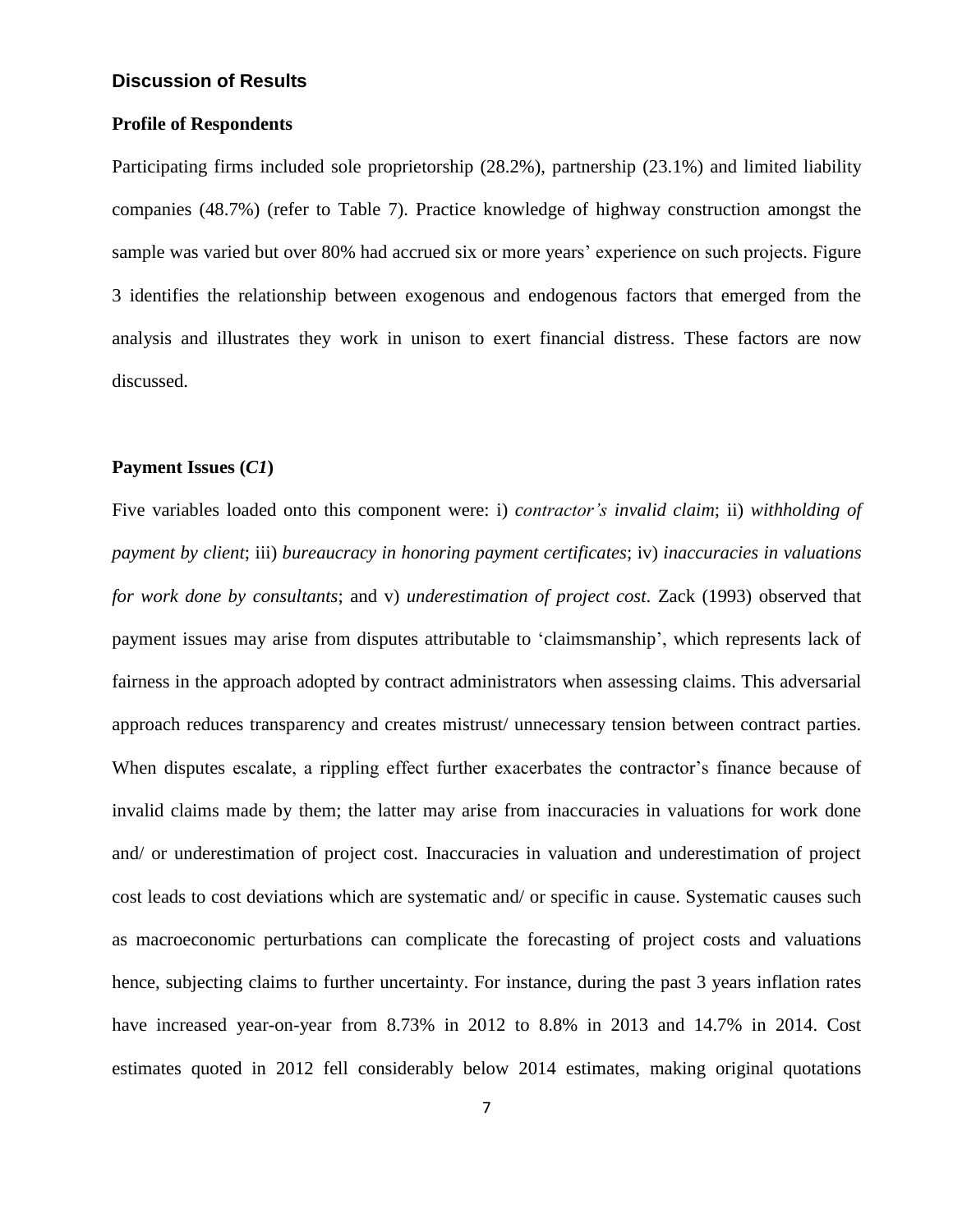inaccurate and unreliable. Employing robust methods for forecasting macroeconomic conditions could alleviate risks and uncertainty; however, Ghanaian contractors lack the expertise for modelling such trends and cannot afford costly consultants.

The unofficial dollarization of Ghana's economy has led to incremental cost increases of projects due to the consistent depreciation of Ghana's currency (the 'Cedi') against other major trading currencies. For example, the US dollar appreciated by over 50% against the Ghana cedi between 2012 and 2014 (US\$1 = GHS1.924 and GHS2.70 respectively). Consequently, contractors' claims may not necessarily be invalid but inadequate client planning may lead to financial distress contagion i.e. the transmission of financial distress conditions of debtors to creditors. Contractors' in-turn face a moral dilemma of either passing on the debts/ liabilities onto subcontractors, suppliers and creditors or risk insolvency. Typical claim violations include procedural, typographical or deliberate/ fraudulent errors. Other causes of delay may include: construction defects; disputed works; and failure to comply with any material provisions stated within the contract. A more serious situation arises when the claimant deliberate underestimates costs in order to secure project approval (Ahmed *et al.,* 2003). Thus, project cost overruns delay project delivery because securing extra sources funds to continue the works become problematic.

### **Project Financing Issues (***C2***)**

Four variables loaded onto the second component were: i) *high interest rate*; ii) *poor credit arrangement*; iii) *difficulty in loan accessibility*; and iv) *insolvency*. Project financing encapsulates difficulties in sourcing both project finance and working capital. A firm's ability to obtain credit varies widely based on the perceived loan risk and is consequently dependent on financial economies of scale. This advantage is rarely enjoyed in Ghana's construction industry, which is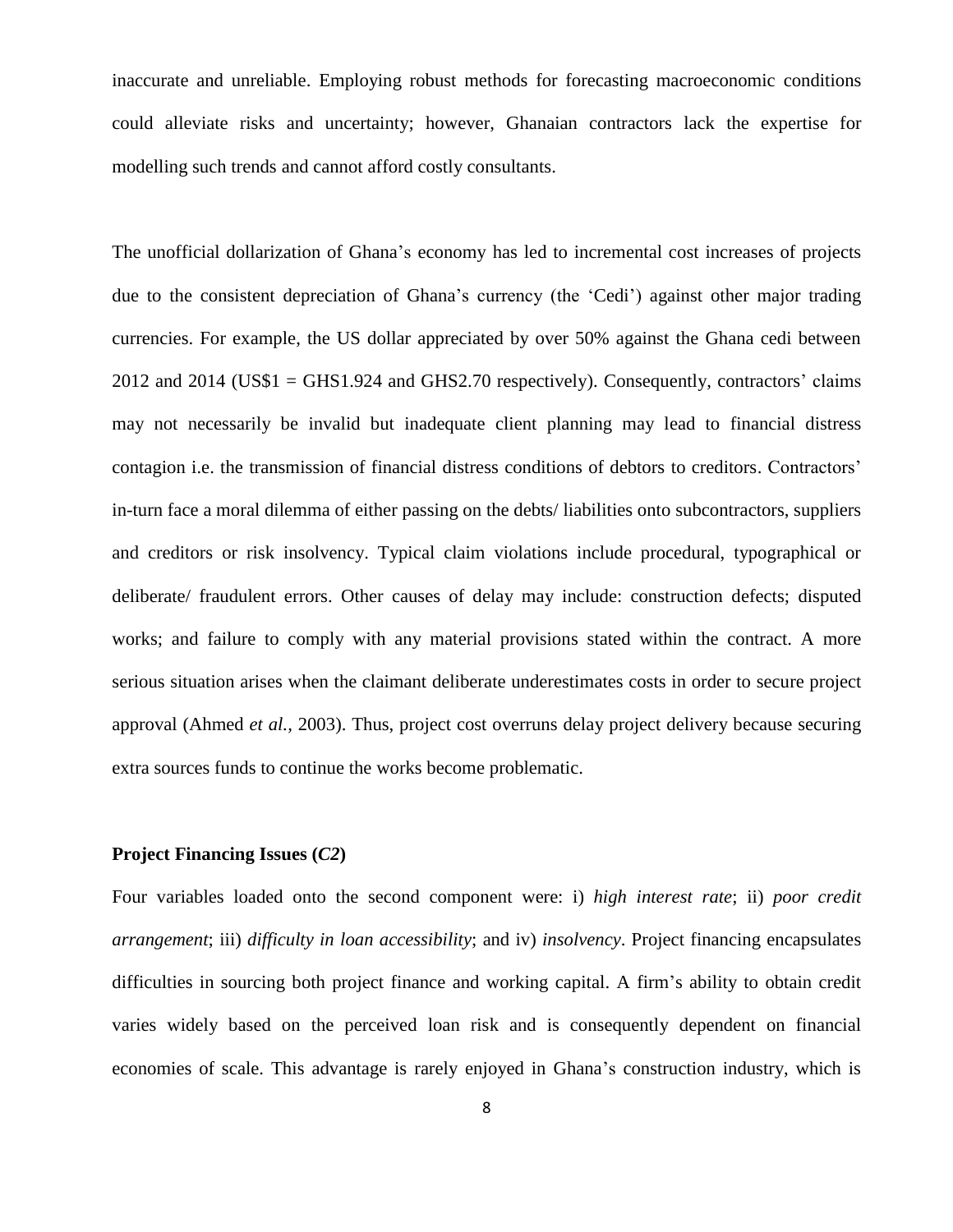dominated by SMEs that account for approximately 90% of all construction firms (Wells, 2007). The major challenge facing SMEs is the inability to satisfy the conventional five Cs lending criteria utilized in credit analysis; namely: i) lack of credit history ('character'); ii) inadequate 'collateral'; iii) inadequate equity 'capital' on their balance sheets; iv) inadequate 'capacity'; and v) adverse macroeconomic 'conditions'. The underlying problem is asymmetric information about these SME construction firms, which is largely attributed to poor accounting standards in Ghana's construction industry. Accounting malfeasance generates asset-liability maturity gapping events leading to insolvency and prolonged project fundraising processes that create project delays.

#### **Cash Flow Issues (***C3***)**

The third component consists of three variables, namely: i) *divulging funds*; ii) *fraudulent practices*; and iii) *lack of cash flow forecasting*. Liquidity is a company's lifeblood and facilitates new investments, helps to start-up new projects and ensures that existing projects are delivered on schedule. Regular cash flow forecasting leads to early identification of latent cash flow problems. Robust cash flow forecasting is imperative but most Ghanaian contractors are unskilled and unable to perform complex models required to produce reliable forecasts in Ghana's economically volatile economy. A mismatch in assets and liability may therefore arise and consequently delay projects.

Divulging funds and fraudulent practice are inextricably linked because often project funds in Ghana are channeled into other areas of business operations or personal usage. Fraudulent practices are commonplace across West Africa and in Nigeria, they are the second most important factor affecting construction delays. For SME contractors, fraud is financially disastrous as it denies them the liquidity needed to complete works.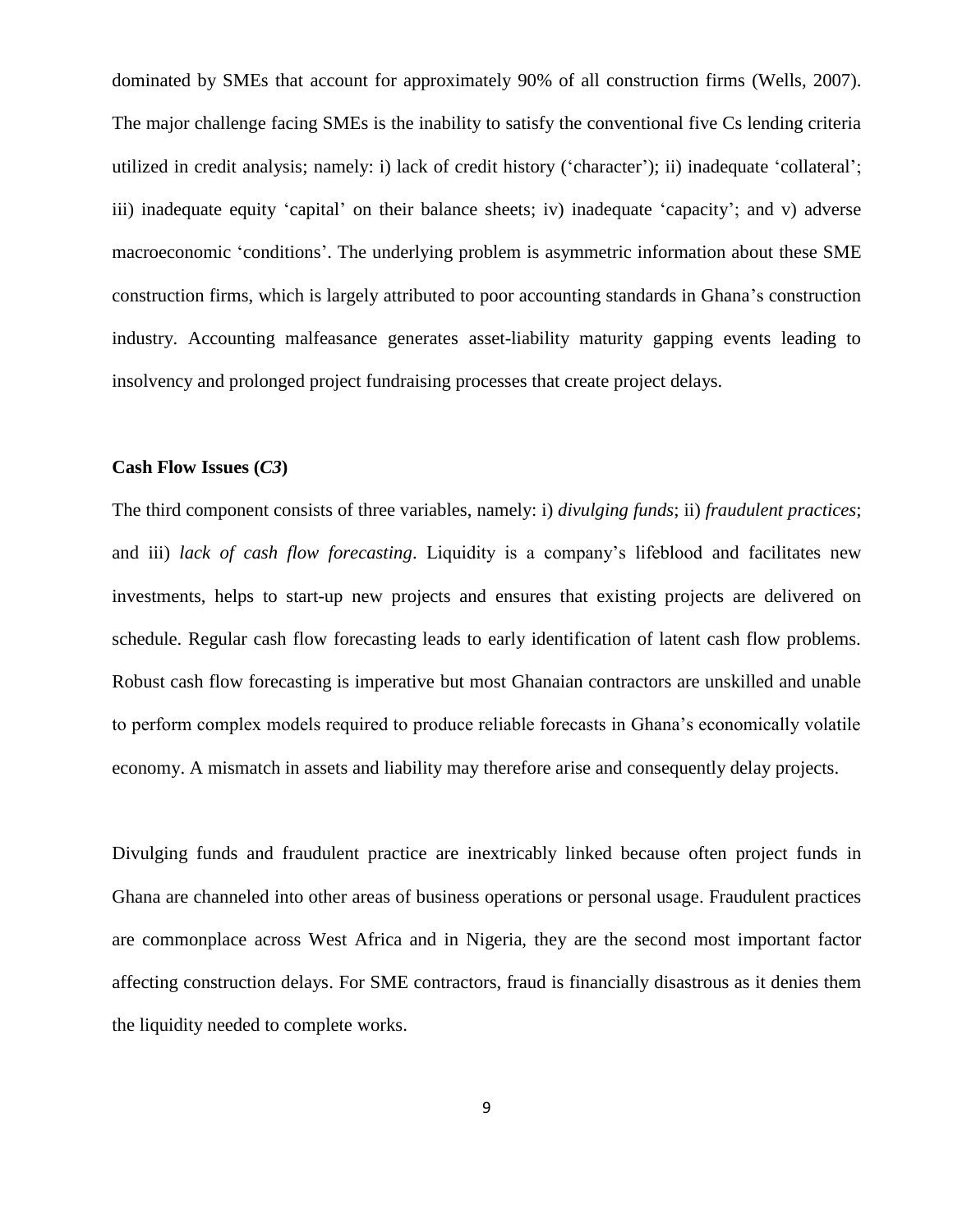# **Economic issues (***C4***)**

The fourth component comprises: i) *high tax allocation*; and ii) *unstable inflation rates*. SMEs are more likely to face higher tax brackets than larger construction firms (Tanco *et al*., 2015). Tax deductibles are benefits enjoyed for leveraging as construed from the Trade-Off Theory of capital structure; yet, SMEs are unable to access financial economies of scale and so lose out on allowable tax deductions. Tax deductions and low corporate tax payment could be maximized by companies with low equity-to-debt ratios. For instance, 70% equity-to-debt ratio indicates that interest payments on 70% of total return is tax deductible compared with lesser ratios. In other words, SMEs pay high taxes on their substantial sweat equity contributed towards the delivery of construction projects due to high equity-to-debt ratios. High tax payments reduce profitability and could delay the delivery of subsequent larger projects. High inflation leads to underestimation of project cost and inaccurate valuations especially in the absence of a reliable and robust project cost model. This problem is further compounded in capital scarce economies during periods of austerity because payment for unplanned incremental costs claims due to inflation may be delayed. Subsequently, contractors may be financially distressed - leading to project delays.

### **Political influence (***C5***)**

The three variables loaded onto the fifth factor are: i) *budget allocation not made by clients*; ii) *contractor handling many projects at the same time*; and iii) *low profit margins*. The Ghanaian government is the industry's major client yet project budgets are often inadequate due to capital constrains and political pressures. Examples include the neglected affordable housing schemes and the University of Health and Allied Sciences in the Volta region. These white elephants create uncertainty about the timing and adequacy of payment of claims, making it difficult for contractors to balance assets and liabilities. The proliferation of SME construction firms in Ghana is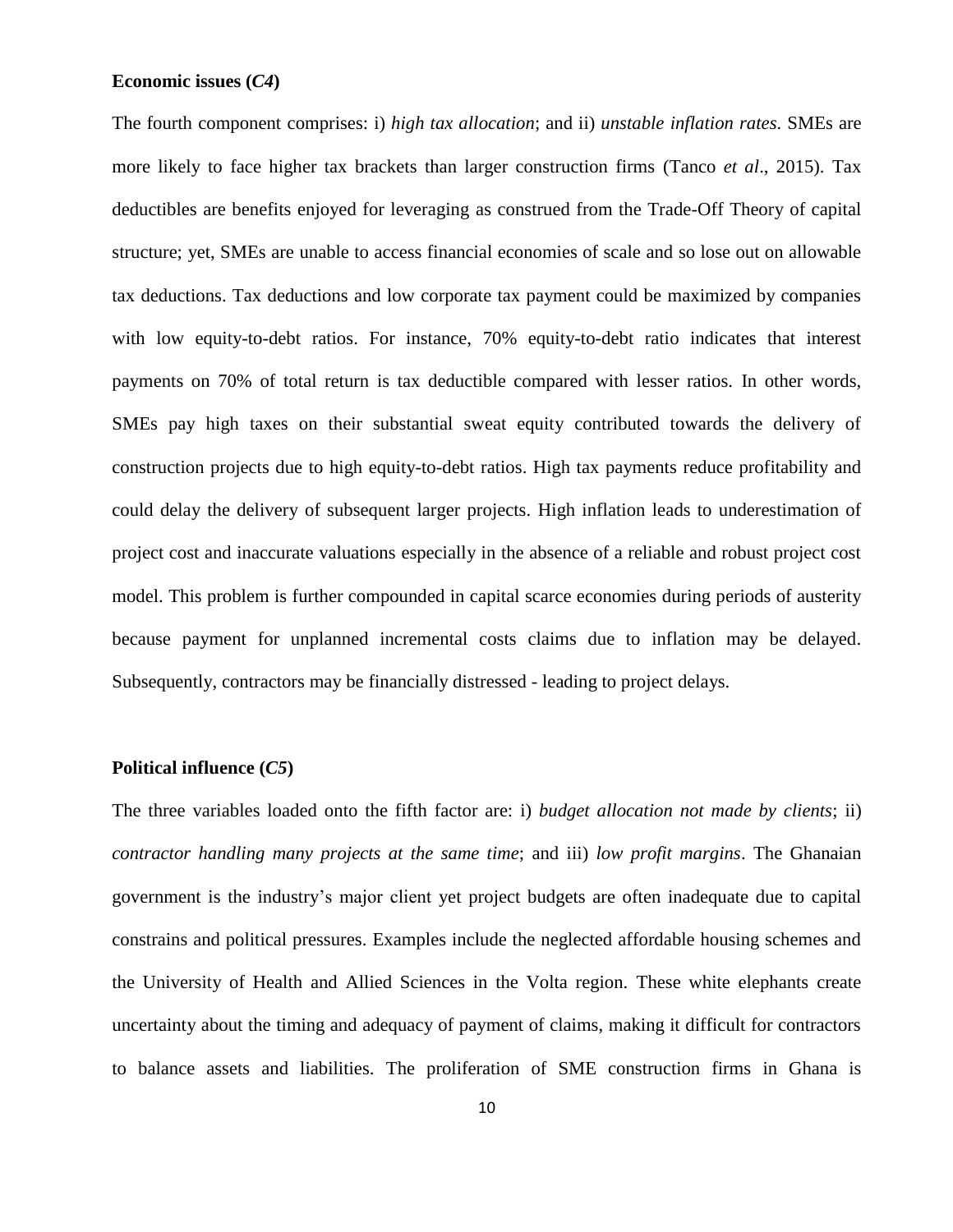orchestrated by the desire of company directors to exploit political linkage and cronyism thus avoiding logistical and capital constraints confronting them. Cronyism and political patronage of 'favored contractors' by Government officials is common place in developing economies and prevents a free market from operating (Salleh and Ahmad, 2012). Inadequate resources delay project execution that may subsequently be re-awarded after a significant time lapse – thus incurring further cost and opportunities for corruption. To combat political favoritism, other contractors underestimate project costs to win procurement bids which in turn reduces profit margins and leads to project failure or contractor bankruptcy.

### **Cost Control Issues (***C6***)**

The two variables that loaded onto the sixth component are: i) *high overhead cost*; and ii) *capital lockup*. Businesses must control and manage overhead costs to improve their financial situation (Cilensek, 1991). Overheads are indirect to the profit generation capacity of projects but imperative for the operation of construction firms and include rents, professional fees, interest, insurance, taxes and utilities. Capital lock-up could emanate from high overheads and delays in claim payment on previous works (Agyemang and Asiedu, 2013). When contractors reinvest profits and capital into new projects or assests, they inadvertently raise the risk of facing financial distress and project delays successively. This is because 'locked-up cash' is a major contributor to company failure. The onus therefore rests upon construction managers to control and anticipate the financial situation of projects and its impact upon cash flow during the tendering and post contract stage.

### **Conclusion**

Addressing the underlining financial distress factors militating against SMEs firms in the construction industry will ensure firms' survival; in turn, this provides nations with the industrial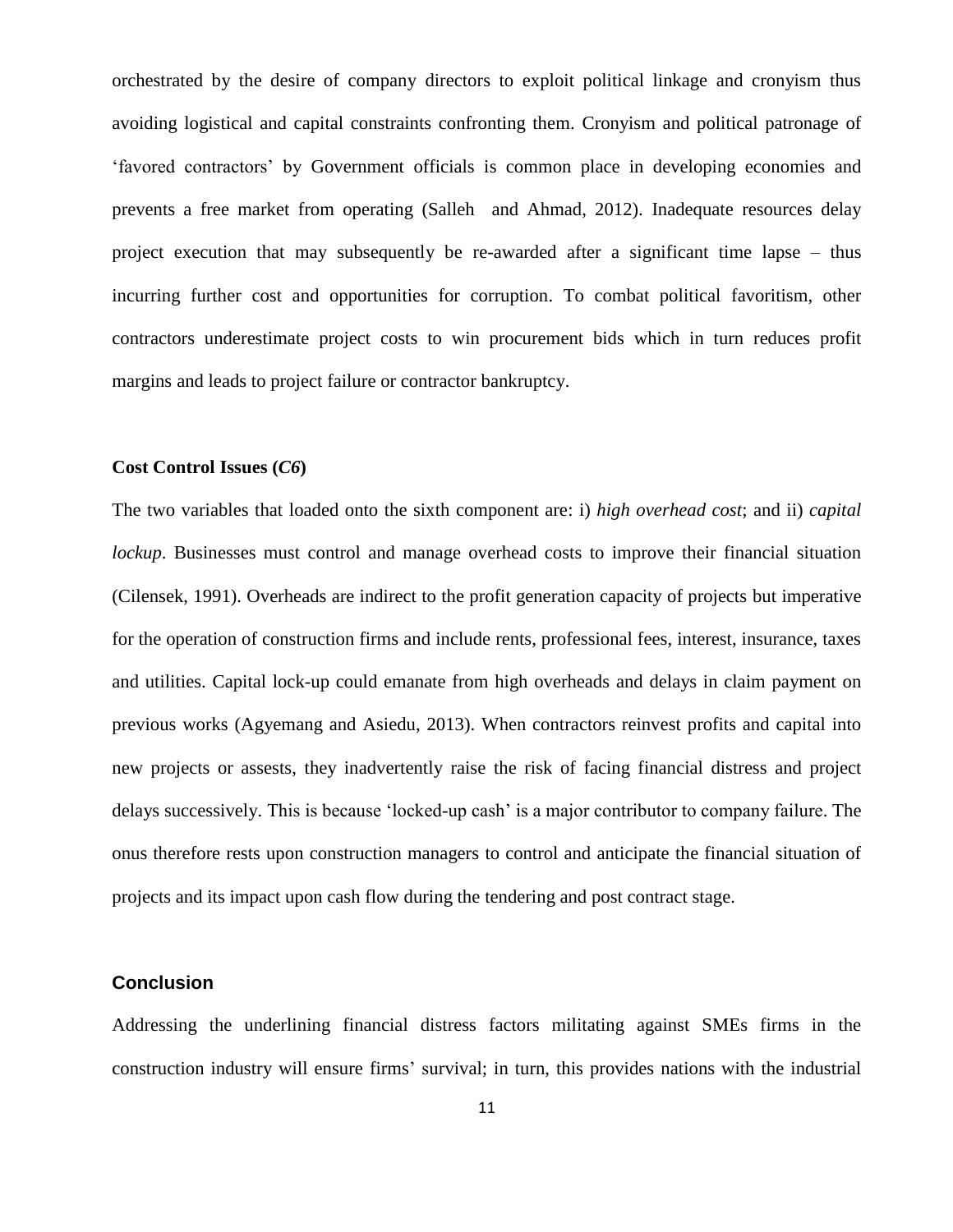capacity to boost economic growth through infrastructure development and GDP growth. This study completed a synthesis of literature to identify factors that cause financial distress. Data collected on these factors via a questionnaire survey instrument was then interpreted via thematic component groupings emanating from factor analysis. These issues include: i) *payment*; ii) *project financing*; iii) *cash flow*; iv) *economic*; v) *political influence*; and vi) *cost control issues*. A conceptual model that emerged from the analysis reveals how exogenous and endogenous environments (and components within these) can manifest as financial distress. Understanding the relationships between factors and environments is crucial to the avoidance of future delays and financial distress, and importantly, the development of long term solutions to the infrastructure crisis confronting developing nations.

The study's findings will be beneficial to managers of highway construction firms by providing them with the requisite information needed to guard against factors uncovered. This paper, may also initiate discussion among government policy makers (responsible for the management of highway construction projects in most developing countries) on the development of appropriate project and business management systems, processes and tools that mitigate underlying causes of financial distress. Future work is however required to explore pathogenic causes of project delays when measured against a country's level of economic activity – such work will expand the geographical use and application of this research.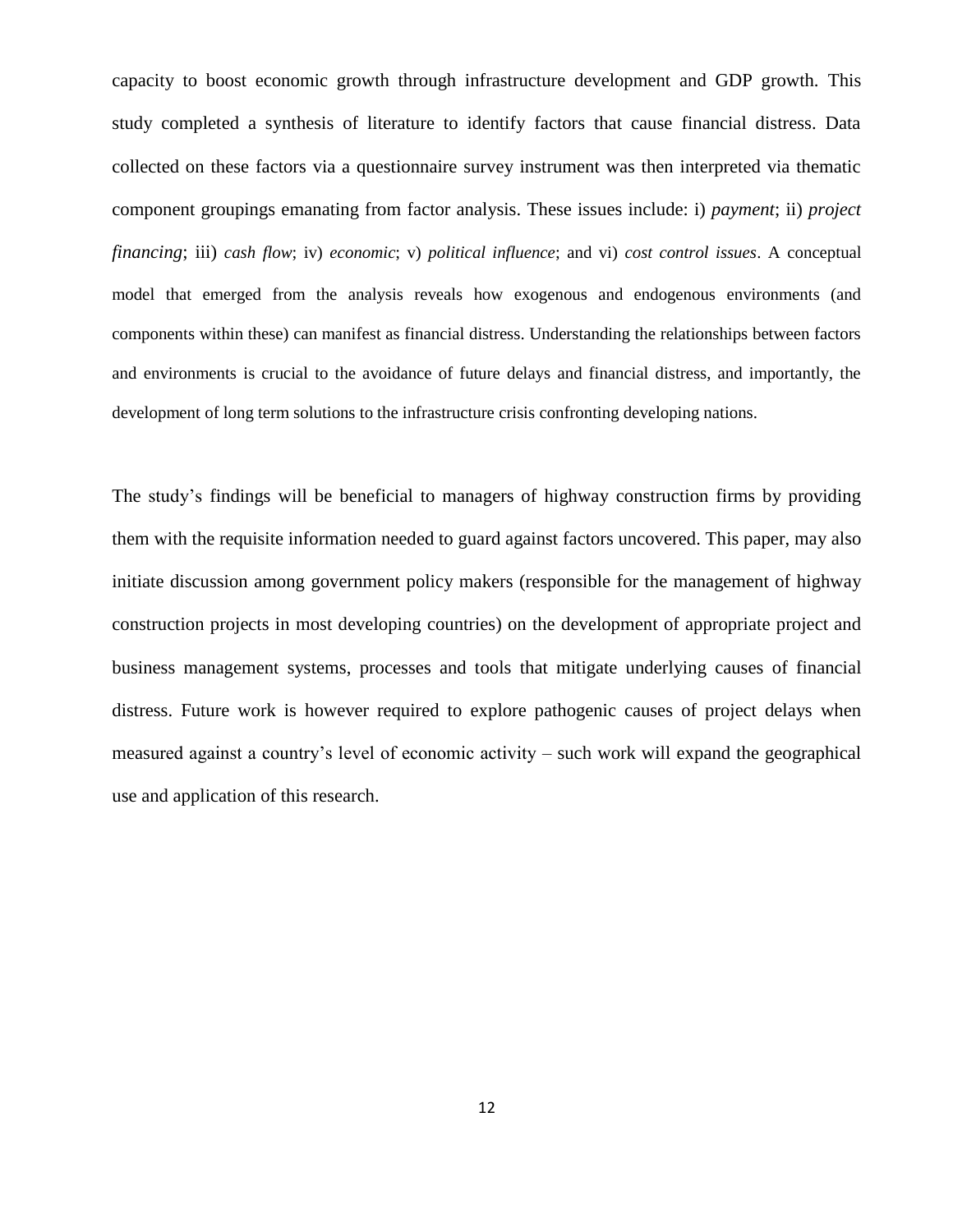#### **REFERENCES**

- Agyemang, B. E., and Asiedu, M.K. (2013) The Relationship Between Working Capital Management and Profitability of Listed Manufacturing Companies in Ghana, International Journal of Business and Social Research (IJBSR), Vol.3, No.2, pp. 25-34.
- Ahadzie, D.K., Proverbs, D.G. and Olomolaiye, P.O. (2007) Critical Success Criteria For Mass Housing Building Projects in Developing Countries, International Journal of Project Management, Vol. 25, No. 2, pp. 1-13.
- Amoatey, C.T., Ameyaw, T.A., Adaku, E., and Famiyeh, S. (2015) Analysing Delay Causes and Effects in Ghanaian State Housing Construction Projects, International Journal of Managing Projects in Business, Vol. 8, No. 1 pp. 198 - 214
- Ameriks, J., Caplin, A., and Leahy, J. (2003) Wealth Accumulation and the Propensity to Plan. The Quarterly Journal of Economics, Vol. 118, No. 3, pp. 1023-1047.
- Anaman, K.A. (2006) What Factors Have Influenced Economic Growth In Ghana?, IEA Ghana Policy Analysis, Vol.2 No.2, pp1-13. Available via: ieagh.org/wpcontent/uploads/2014/07/pol-ana-v2-n2.pdf [Accessed: July, 2015].
- Badu, E., and Owusu-Manu, D. (2011) An Overview of Construction Activities in Kumasi: In The Future of the Tree-Towards Development and Growth. Ed. Kwasi Kwafo Adarkwa, 1st Edition, pp. 270-289.
- Bondinuba, F.K. (2012). Exploring the Challenges and Barriers in Accessing Financial Facilities by Small and Medium Construction Firms in Ghana, Civil and Environmental Research, Vol. 2, No.6, pp. 25-35.
- Bowers, J., and Alireza Khorakian, A. (2014) Integrating Risk Management in the Innovation Project, European Journal of Innovation Management, Vol. 17, No. 1 pp. 25 – 40.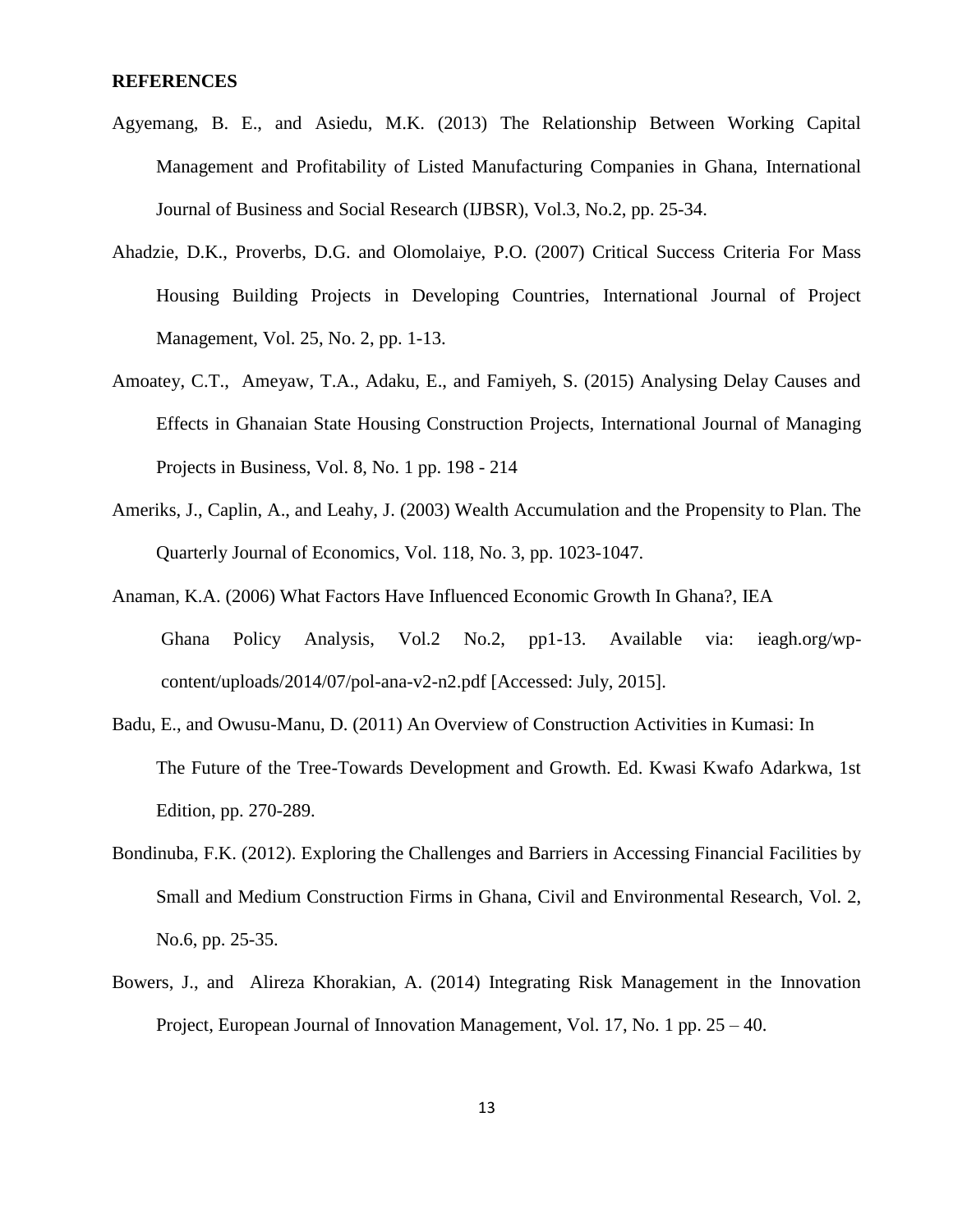- Brand, M.C., and Davenport, P. (2012) Adjudication in Australia, International Journal of Law in the Built Environment, Vol. 4, No. 3 pp. 189 – 202.
- Chowdhury, R.H., and Min Maung, M. (2013) Corporate Entrepreneurship and Debt Financing: Evidence from the GCC Countries, International Journal of Managerial Finance, Vol. 9, No. 4, pp. 294 - 313
- Cilensek, R. (1991) Understanding Contractor Overhead, Cost Engineering (AACE), Vol. 33, No. 12, pp. 21-31.
- Comrey, A. L. and Lee, H. B. (1992) A First Course in Factor Analysis, Hillsdale, NJ: Erlbaum.
- Crosthwaite, D. (2000) The Global Construction Market: a Cross Sectional Analysis, Construction Management and Economics, Vol. 18, No.1, pp. 619-627.
- Cotterman, J.D. (2014) Calculating Profitability. Altman Weil, Inc., Newtown Square, PA, USA. Available via: [www.altmanweil.com/.../62858eb1-14c1-4b32-b748-bbe9c4e70bd7\\_do](http://www.altmanweil.com/.../62858eb1-14c1-4b32-b748-bbe9c4e70bd7_do)*.*  [Accessed May, 2015]
- De Gregorio, J. (2015) From Rapid Recovery to Slowdown: Why Recent Economic Growth in Latin America Has Been Slow. Number PB  $15 - 6$  Petersen Institute for International Economics. Available via: [www.iie.com/publications/pb/pb15-6.pdf.](http://www.iie.com/publications/pb/pb15-6.pdf) [Accessed: July, 2015].
- Emuze, F., and Smallwood, J.J. (2014) Collaborative Working in South African Construction: Contractors' Perspectives, Journal of Engineering, Design and Technology, Vol. 12, No. 3 pp. 294 - 306

Field, A. (2005) Discovering Statistics, Using SPSS for Windows, London: Sage Publications.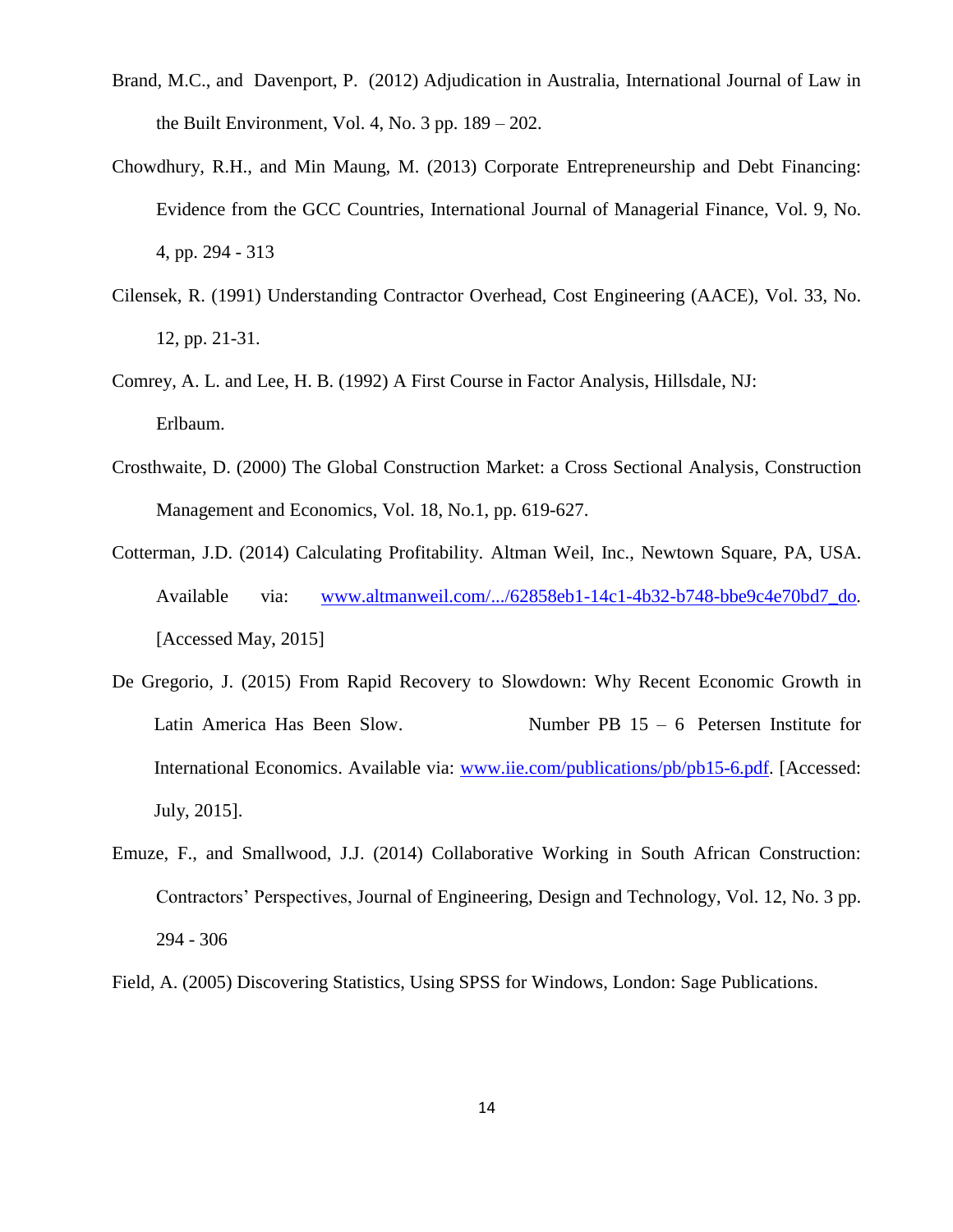- Fisher, J., Gilsinan, J., Islam, M., and Seitz, M. (2014) Who Were the Winners and Losers in the Financial Crisis of 2008: It Depends, Journal of Financial Crime, Vol. 21, No. 4, pp. 447 – 460.
- Shanks, M. (2012) Milgram Revisited, Journal of Global Responsibility, Vol. 3, No.1, pp. 66 82.
- Foster, V. and Briceño-Garmendia, C. (2009) Africa's Infrastructure: A Time for Transformation and a Summary of Overview. Available via: [http://www.emergingmarketsforum.org/papers/pdf/2009-EMF-Africa-Foster-Briceno](http://www.emergingmarketsforum.org/papers/pdf/2009-EMF-Africa-Foster-Briceno%20Garmendia_Infrastructure_Transf.pdf)  [Garmendia\\_Infrastructure\\_Transf.pdf](http://www.emergingmarketsforum.org/papers/pdf/2009-EMF-Africa-Foster-Briceno%20Garmendia_Infrastructure_Transf.pdf) [Accessed: February, 2014].
- Hackett, C. (2014) The Rebirth of Dependence Offering an Alternative Understanding of Financial Crisis, International Journal of Law and Management, Vol. 56, No. 2, pp. 121 - 135
- Javier, R., and Herminio, R. (2014) Global Real Estate Mutual Funds: Regional Exposure and Forecasting Skill, International Journal of Managerial Finance, Vol. 10, No. 2, pp. 168 - 179
- Karl, M. (2002). Economic Distress, Financial Distress and Dynamic Liquidation, Journal of Finance, Vol. LVII , No. 1, pp. 135-168.
- Kayed, R.N. (2012) The Entrepreneurial Role of Profit-and-Loss Sharing Modes of Finance: Theory and Practice, International Journal of Islamic and Middle Eastern Finance and Management, Vol. 5, No. 3 pp. 203 - 228
- Korley, M. (2014) Exploring Procurement Risk Associated With Contract Closeout: Procurement Entities Perspective. Unpublished Master Dissertation. Department of Building Technology, KNUST. Via: Available via: [www.ir.knust.edu.gh/bitstream/123456789/.../MAYNARD%20KORLEY.pdf.](file:///C:/AppData/Local/Temp/www.ir.knust.edu.gh/bitstream/123456789/.../MAYNARD%20KORLEY.pdf) [Accessed: May, 2015].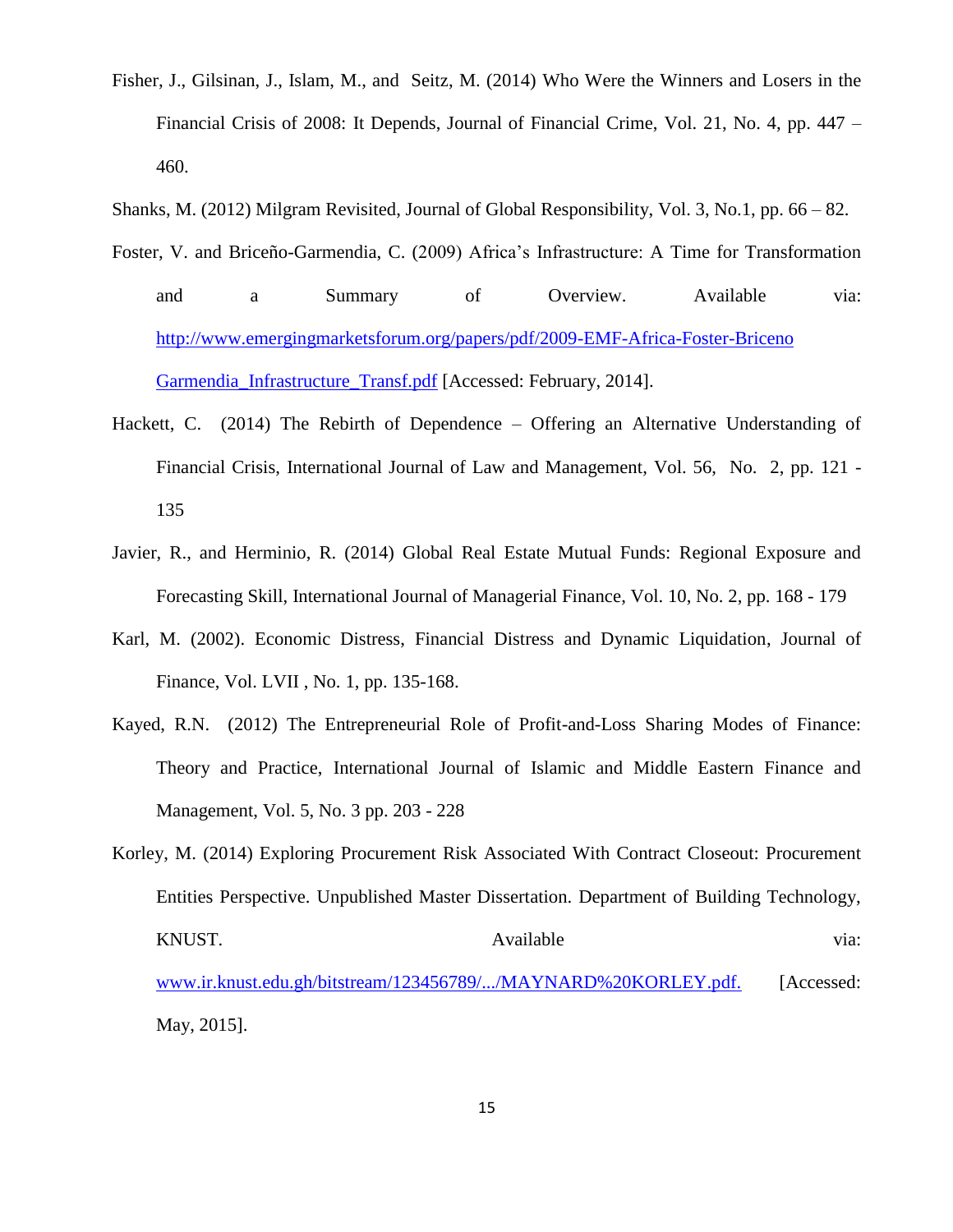- Leathers, C.G., Raines, J.P., and Richardson-Bono, H.R. (2015) Natural Experiments and Debt-Driven Financial Crises: Mortgage Finance Booms in the 1920s and 2000s, International Journal of Social Economics, Vol. 42, No. 4 pp. 340 - 355
- Liozu, S., Hinterhuber, A., and Somers, T. (2014) Pricing Capabilities: The Design, Development, and Validation of a Scale, Management Decision, Vol. 52, No. 1 pp. 144-158
- Lu, I.-F., Guo, S.-J., and Pan, Y.-J. (2011) Construction Project Management and Insurance Program for Taiwan High Speed Rail Project, Leadership and Management in Engineering, ASCE, Vol. 11, No. 1, pp. 45-56.
- Maksimovic, V and Phillips, G.( 1998) Asset Efficiency and Reallocation Decisions of Bankrupt Firms, Journal of Finance, Vol. 53, No. 1, pp. 1495–1532.
- Marchais-Roubelat, A. (2012) Contracts to Frame Sustainable Futures, Society and Business Review, Vol. 7, No. 1 pp. 50 - 64
- Mathur, G., Jugdev, K., and Fung, T.S. (2013) Project Management Assets and Project Management Performance Outcomes: Exploratory Factor Analysis, Management Research Review, Vol. 36, No. 2, pp. 112-135.
- Memba, F. and Job, A.N. (2013) Causes of Financial Distress: A Survey of Firms Funded by Industrial and Commercial Development Corporation in Kenya, Interdisciplinary Journal of Contemporary Research in Business, Vol. 4, No. 12, pp. 1171-1185.
- Mossman, C. E., Bell, G.G., Swartz, L.M. and Turtle, H. (1998) An Empirical Comparison of Bankruptcy Models. Financial Review Vol. 33, No. 2, pp 35–54.
- Ndekugri, I., Daeche, H., and Zhou, D. (2013) The Project Insurance Option In Infrastructure Procurement, Engineering, Construction and Architectural Management, Vol. 20, No. 3, pp. 267 – 289.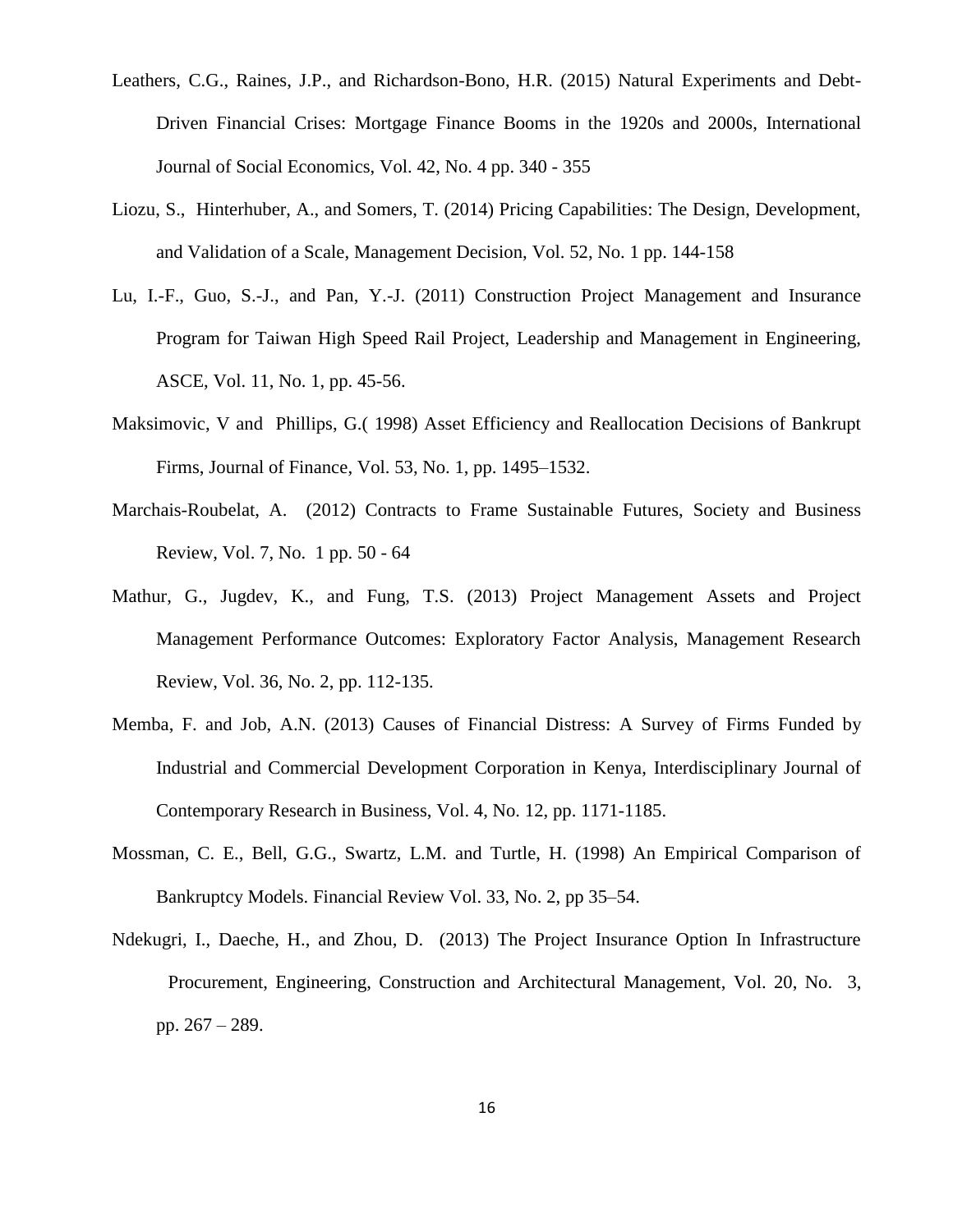- Odeyinka, H.A. and Yusif, A. (1987) The Causes and Effects of Construction Delays on Completion Cost of Housing Project in Nigeria. Journal of Financial Management and Property Construction, Vol. 2, No.3, pp 31–44.
- Orobia, L.A., Byabashaija, W., Munene, J.C., Sejjaaka, S.K., Musinguzi,D. (2013) How Do Small Business Owners Manage Working Capital In An Emerging Economy?", Qualitative Research in Accounting & Management, Vol. 10, No. 2, pp. 127 – 143.
- Sá, C., Martins, A., and Gomes, C. (2014) The Influence of Demographic Factors and Risk Aversion on Tax Morale: A Multi-group Analysis, European Journal of Research on Education, Vol. 2, No. 2, pp. 82-93.
- Salleh, M.F., and Ahmad, A. (2012) Political Influence on Economic Decision-Making in Government-Owned Companies: From the Perspectives of Key Players, African Journal of Business Management, Vol. 6, No.7, pp. 2716-2726.
- Shah, A., and Whalley, J. (1990) Tax Incidence Analysis of Developing Countries: An Alternative View, World Bank Economic Review, Vol. 5, No.1, pp. 533-552.
- Tanco,M., Jurburg, D., and Escuder, M. (2015) Main Difficulties Hindering Supply Chain Performance: An Exploratory Analysis at Uruguayan SMEs, Supply Chain Management: An International Journal, Vol. 20, No. 1, pp.11–23.
- Tsai, C-F. (2014) Combining Cluster Analysis with Classifier Ensembles to Predict Financial Distress, Information Fusion, Vol. 16, No.1, pp. 46–58.
- Wells, J. (2007) Informality in the Construction Industry in Developing Countries, Construction Management and Economics, Vol. 25, No.1, pp. 87-93.
- Yeoh, P. (2012) Bribery Act 2010: Implications for Regulated Firms, Journal of Financial Regulation and Compliance, Vol. 20, No. 3, pp. 264 – 277.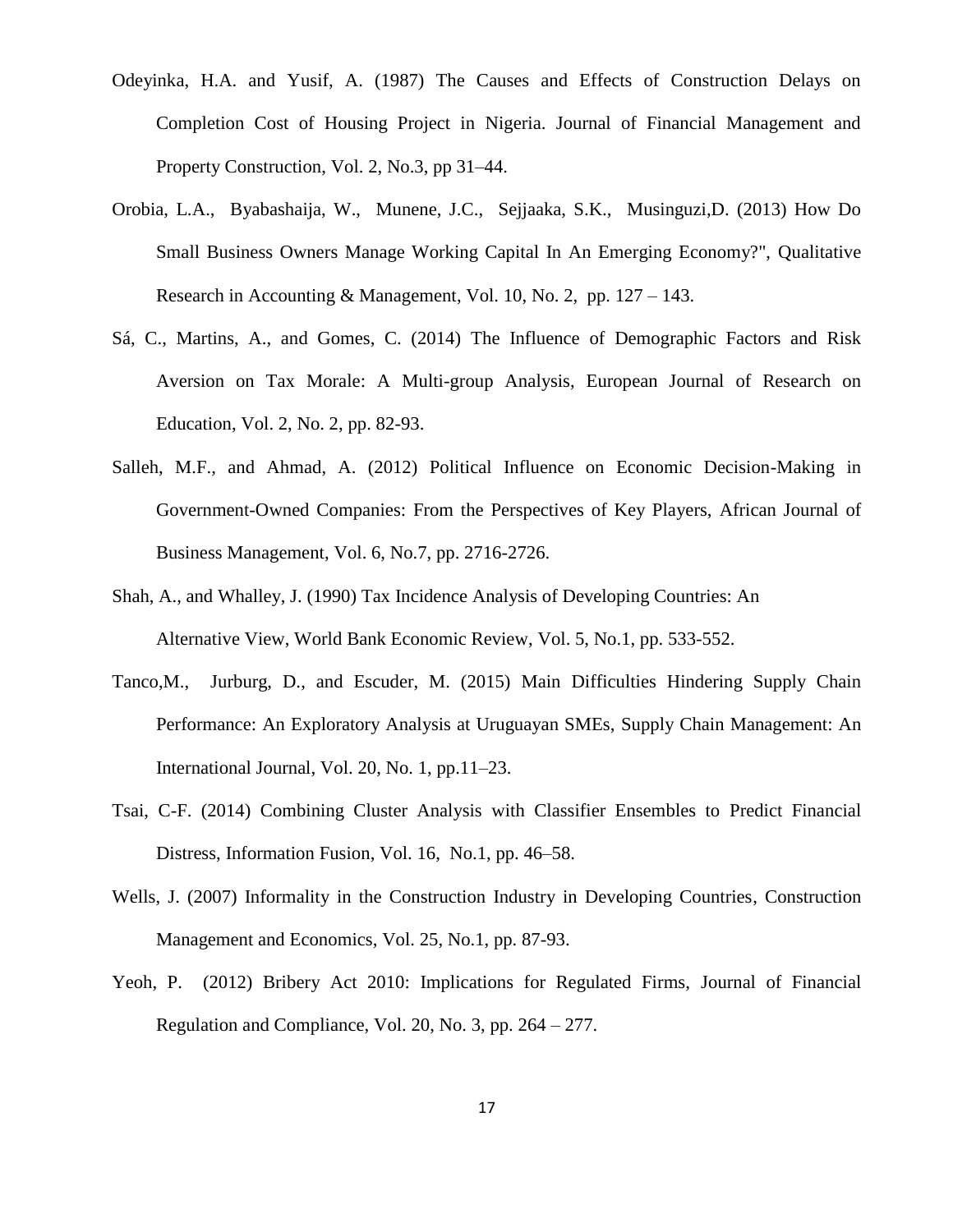Zack, J.G. (1993) Claimanship: Current Prospective, Journal of Construction Engineering Management, Vol. 119, No.34, pp. 481-497.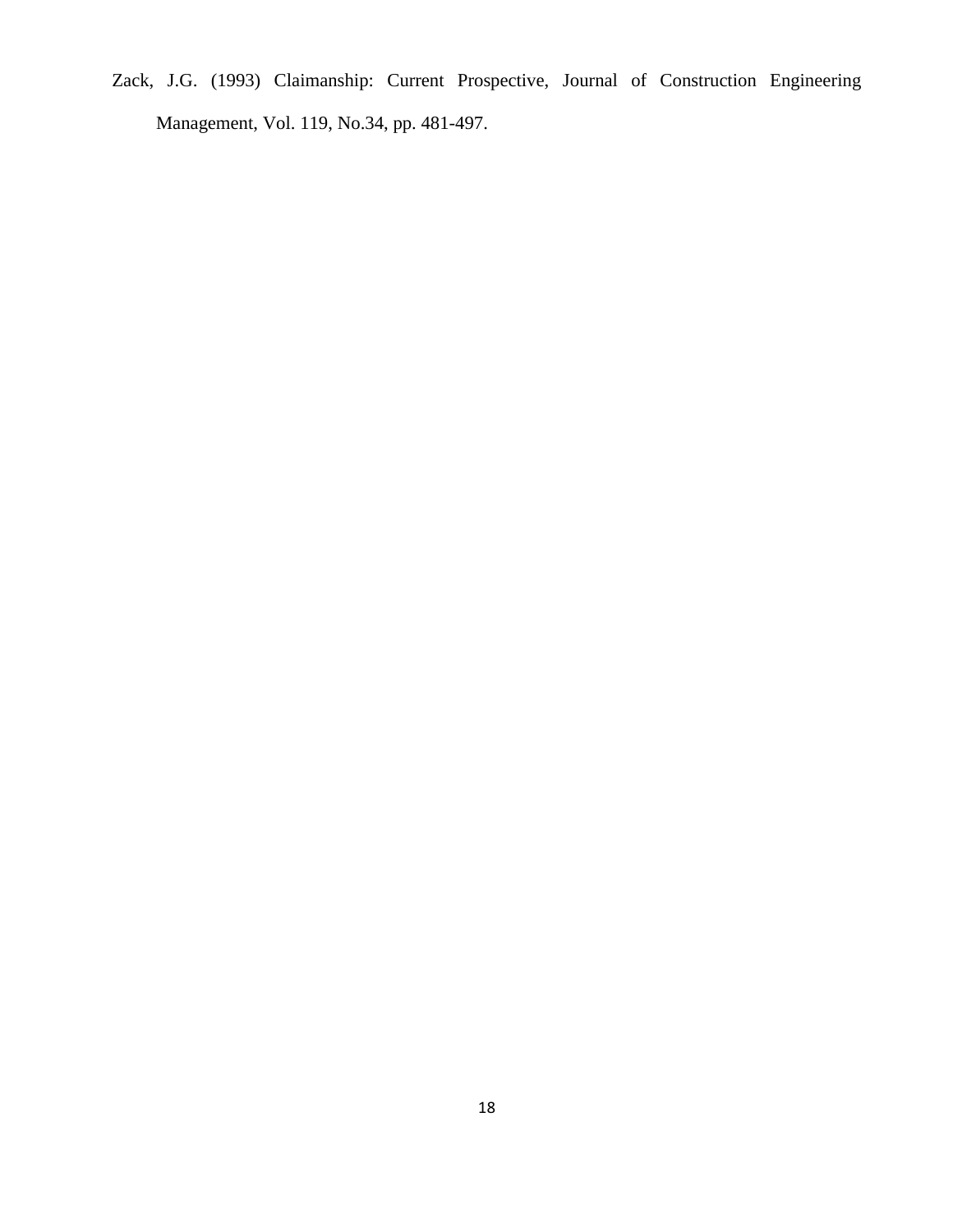**Figure 1** – Financial Risk Triggers



Adapted from Outecheva (2007)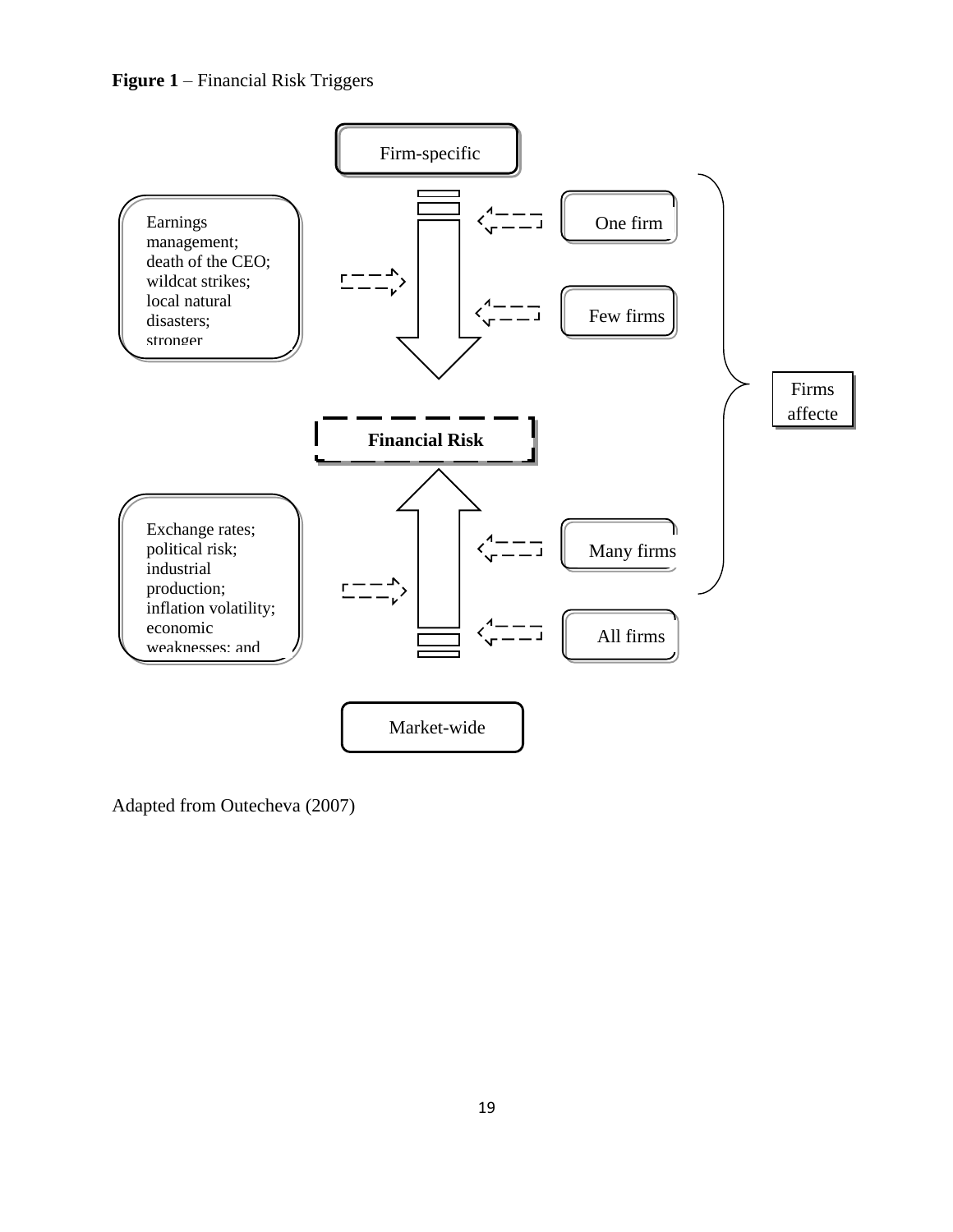| <b>FDR Factors</b>                                                                                                          | <b>Description</b>                                                                                                                                                                                                    | Reference                                                                                       |
|-----------------------------------------------------------------------------------------------------------------------------|-----------------------------------------------------------------------------------------------------------------------------------------------------------------------------------------------------------------------|-------------------------------------------------------------------------------------------------|
| 1. Client's poor financial and business management                                                                          | The inability to efficiently control and monitor budgetary and business activities.                                                                                                                                   | Orobia et al., 2013                                                                             |
| 2. High overhead expenses                                                                                                   | Compensations in the form of salaries, bonuses and benefits associated with payroll                                                                                                                                   | Cotterman, 2014                                                                                 |
| 3. Contractor's invalid claim                                                                                               | Attempting to acquire rewards for works not duly executed                                                                                                                                                             | Korley, 2014                                                                                    |
| 4. Withhold of payment certificates                                                                                         | The tendency of not releasing payment documents to the contractor promptly                                                                                                                                            | Marchais-Roubelat, 2012                                                                         |
| 5. Bureaucracy in honouring payment certificates<br>6. High insurance cost<br>7. High tax allocations<br>8. Divulging funds | Official bottlenecks delaying payment to contractors<br>Expenses incurred during indemnification for projects<br>Government charges on profits for development related projects<br>Releasing monies without authority | Ndekugri et al., 2013<br>Lu et al., 2011<br>Shah and Whalley, 1990<br>Brand and Davenport, 2012 |
| 9. Fraudulent practices by employees                                                                                        | Illegal actions of individuals in the employ of the firms                                                                                                                                                             | Yeoh, 2012                                                                                      |
| 10. Capital lockup                                                                                                          | Investment of financial resources in a manner that they cannot have alternative uses                                                                                                                                  | Hackett, 2014                                                                                   |
| 11. Inaccuracy in valuation for work done by<br>consultants                                                                 | Assigning wrong values to works executed by project professionals                                                                                                                                                     | Amoatey et al., 2015                                                                            |
| 12. Unstable inflation rate                                                                                                 | Erratic price levels of goods and services                                                                                                                                                                            | Liozu et al., 2013                                                                              |
| 13. High interest rate chargeable on loans                                                                                  | Amounts charged as rewards for financial institutions for providing services to<br>clients                                                                                                                            | Kayed, 2012                                                                                     |
| 14. Underestimation of project cost                                                                                         | Providing expenses less than the actual expenditures of the project                                                                                                                                                   | Bowers and Khorakian,<br>2014                                                                   |
| 15. Contractor handling many projects at the same<br>time                                                                   | Contractor executing many works within a particular period of time                                                                                                                                                    | Emuze and Smallwood,<br>2014                                                                    |
| 16. Lack of regular cash flow forecasting                                                                                   | Fluctuations in the flow of funds                                                                                                                                                                                     | Javier and Herminio, 2014                                                                       |
| 17. Low markups / profit margins                                                                                            | Quoting less amount for profits and overheads                                                                                                                                                                         | Fisher et al., 2014                                                                             |
| 18. Poor credit arrangement with creditors and<br>financiers                                                                | Inability to institute the requisite procedures for honouring debts                                                                                                                                                   | Shanks, 2012                                                                                    |
| 19. Difficulty in loan accessibility from financiers                                                                        | Inability to secure financial assistance from financial institutions                                                                                                                                                  | Chowdhury and Maung,<br>2013                                                                    |
| 20. Insolvency / liquidity                                                                                                  | The inability of the firm to meet its debt obligation to creditors                                                                                                                                                    | Leathers et al., 2015                                                                           |

# 1 Table 1: **Description of Financial Distress Related (FDR) Factors**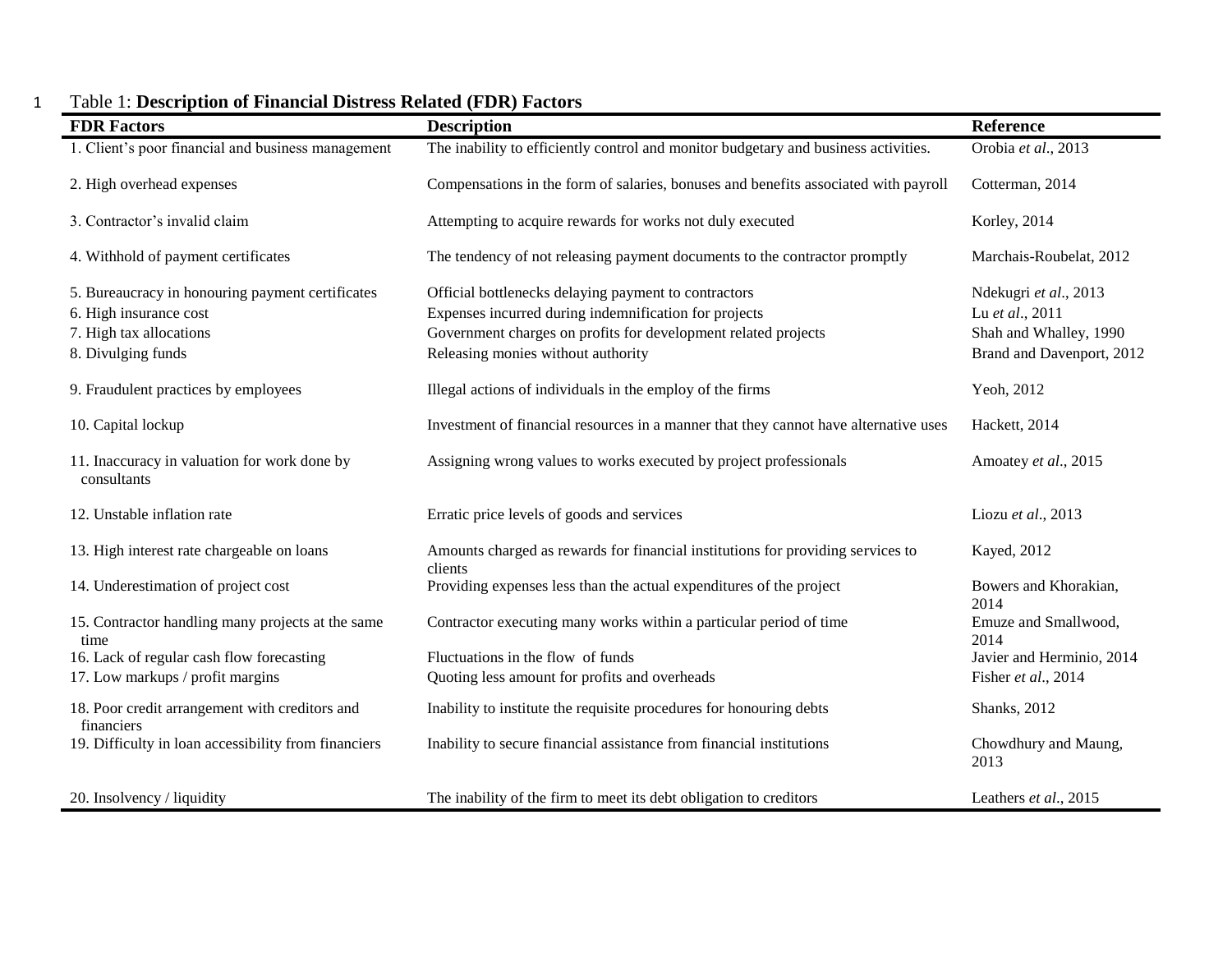# **Table 2** – Descriptive Statistics

|                                                               |    | <b>Sample</b> | Std.         | Std.             |
|---------------------------------------------------------------|----|---------------|--------------|------------------|
| <b>Financial Distress Factors Critical to Project Delay</b>   | N  | <b>Mean</b>   | <b>Error</b> | <b>Deviation</b> |
| Client's poor financial and business management<br>1          | 78 | 4.46          | 0.087        | 0.768            |
| High overhead expenses<br>$\overline{2}$                      | 78 | 3.58          | 0.072        | 0.635            |
| Contractor's invalid claim<br>3                               | 78 | 3.55          | 0.104        | 0.921            |
| Withhold of payment by client<br>4                            | 78 | 3.71          | 0.069        | 0.605            |
| Bureaucracy in honouring payment certificate<br>5             | 78 | 3.53          | 0.077        | 0.679            |
| High insurance costs<br>6                                     | 78 | 3.76          | 0.107        | 0.942            |
| High tax allocation<br>7                                      | 78 | 4.44          | 0.094        | 0.831            |
| Divulging funds<br>8                                          | 78 | 4.00          | 0.102        | 0.897            |
| Fraudulent practices by employees<br>9                        | 78 | 4.08          | 0.103        | 0.908            |
| Capital lockup<br>10                                          | 78 | 4.08          | 0.085        | 0.752            |
| valuation<br>Inaccuracy in<br>for<br>11<br>work<br>done<br>by |    |               |              |                  |
| consultants                                                   | 78 | 3.67          | 0.075        | 0.658            |
| Unstable inflation rate<br>12                                 | 78 | 3.51          | 0.111        | 0.977            |
| High interest rate chargeable on loans<br>13                  | 78 | 3.56          | 0.119        | 0.988            |
| Underestimation of project cost<br>14                         | 78 | 3.47          | 0.907        | 0.801            |
| Contractor handling many projects at the same time<br>15      | 78 | 3.83          | 0.080        | 0.710            |
| 16 Lack of regular cash flow forecasting                      | 78 | 3.92          | 0.114        | 1.003            |
| 17 Low markups / profit margins                               | 78 | 3.54          | 0.079        | 0.697            |
| credit<br>with<br>creditors<br>18 Poor<br>arrangement<br>and  |    |               |              |                  |
| financiers                                                    | 78 | 3.49          | 0.121        | 1.066            |
| 19 Difficulty in loan accessibility from financiers           | 78 | 3.69          | 0.117        | 1.036            |
| 20 Insolvency / liquidity                                     | 78 | 3.23          | 0.121        | 1.068            |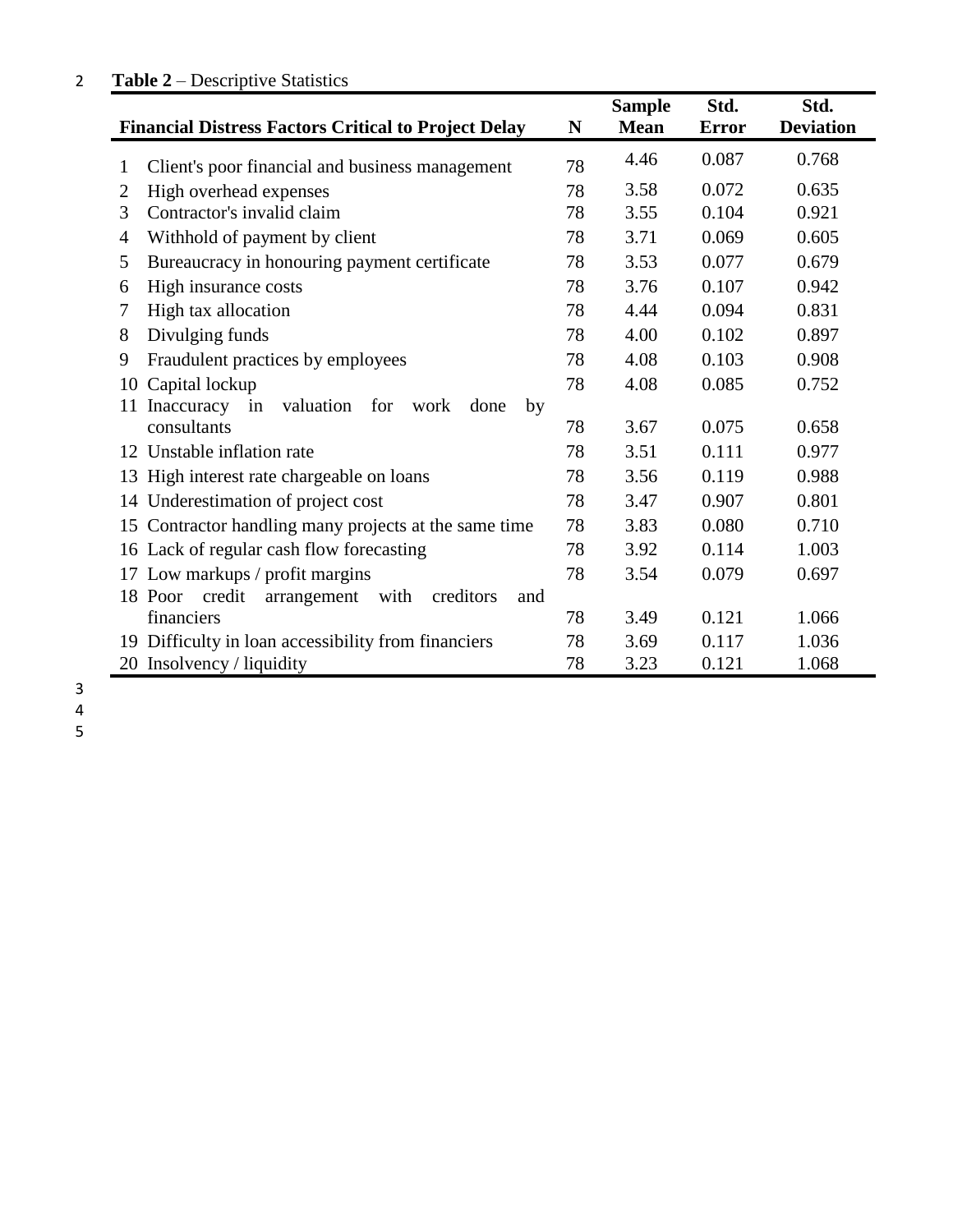# **Table 3** - Test of Hypothesis using Chi-Square Test

| <b>Financial Distress Factors</b>                                | Chi-    | Df               | <b>P-values</b> | <b>Decision</b> |
|------------------------------------------------------------------|---------|------------------|-----------------|-----------------|
|                                                                  | square  |                  |                 |                 |
| Clients' poor financial and business management<br>1             | 66.92a  | 3                | 0.000           | Reject          |
| $\overline{2}$<br>High overhead expenses                         | 56.872a | 3                | 0.000           | Reject          |
| 3<br>Contractor's invalid claim                                  | 35.333a | 3                | 0.000           | Reject          |
| Withhold of payment certificates<br>$\overline{4}$               | 62.205a | 3                | 0.000           | Reject          |
| Bureaucracy in honouring payment certificates<br>5               | 31.000b | $\boldsymbol{2}$ | 0.000           | Reject          |
| High insurance cost<br>6                                         | 17.897a | 3                | 0.000           | Reject          |
| High tax allocations<br>7                                        | 65.282a | 3                | 0.000           | Reject          |
| Divulging funds<br>8                                             | 26.923a | 3                | 0.000           | Reject          |
| Fraudulent practices by employees<br>9                           | 16.974a | 3                | 0.001           | Reject          |
| Capital lockup<br>10                                             | 16.000b | $\overline{2}$   | 0.000           | Reject          |
| Inaccuracy in valuation for work done<br>11<br>by<br>consultants | 54.718a | 3                | 0.000           | Reject          |
| 12 Unstable inflation rate                                       | 24.923b | $\overline{c}$   | 0.000           | Reject          |
| High interest rate chargeable on loans<br>13                     | 26.385b | $\overline{2}$   | 0.000           | Reject          |
| 14 Underestimation of project cost                               | 28.538c | $\overline{4}$   | 0.000           | Reject          |
| 15 Contractor handling many projects at the same<br>time         | 15.077c | 4                | 0.005           | Reject          |
| 16 Lack of regular cash flow forecasting                         | 44.051a | 3                | 0.000           | Reject          |
| 17 Low markups / profit margins                                  | 49.282a | 3                | 0.000           | Reject          |
| 18 Poor credit arrangement with creditors<br>and<br>financiers   | 16.051a | 3                | 0.001           | Reject          |
| 19 Difficulty in loan accessibility from financiers              | 17.897a | 3                | 0.000           | Reject          |
| 20 Insolvency / liquidity                                        | 29.154b | $\overline{2}$   | 0.000           | Reject          |

7 a. 0 cells (.0%) have expected frequencies less than 5. The minimum expected cell frequency is 19.5<br>8 b. 0 cells (.0%) have expected frequencies less than 5. The minimum expected cell frequency is 26.0

8 b. 0 cells (.0%) have expected frequencies less than 5. The minimum expected cell frequency is 26.0<br>9 c. 0 cells (.0%) have expected frequencies less than 5. The minimum expected cell frequency is 15.6

c. 0 cells (.0%) have expected frequencies less than 5. The minimum expected cell frequency is 15.6

- 
- 

 

 

- 
- 
- 
-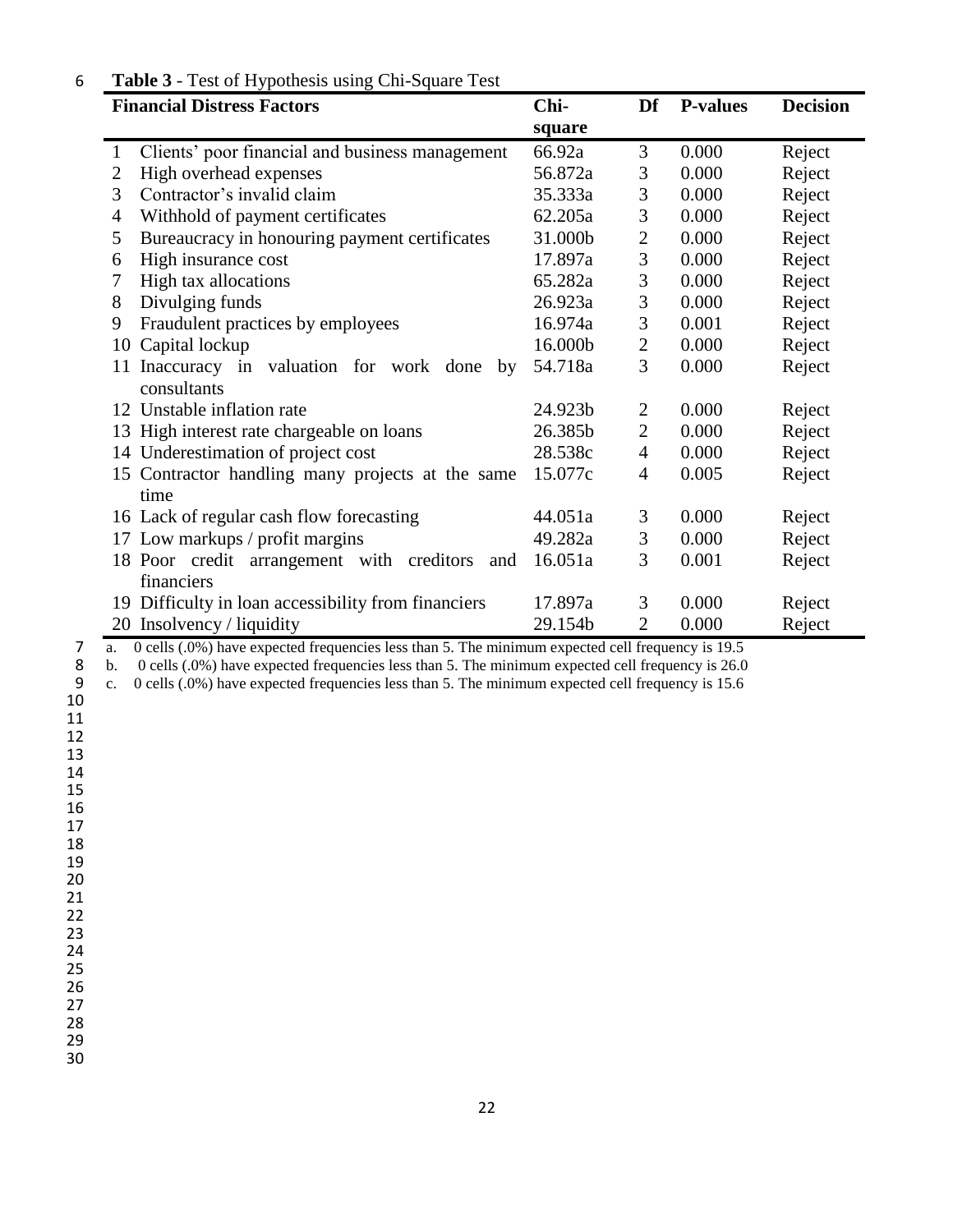# **Table 4** - Communalities

|              | <b>FDR Causes of Project Delay</b>                                                      | <b>Initial</b> | <b>Extraction</b> |
|--------------|-----------------------------------------------------------------------------------------|----------------|-------------------|
| $\mathbf{1}$ | Client's poor financial and business management                                         | 1.000          | .679              |
| 2            | Contractor's invalid claim                                                              | 1.000          | .912              |
| 3            | High overhead expenses                                                                  | 1.000          | .424              |
| 4            | Withhold of payment by client                                                           | 1.000          | .810              |
| 5            | Bureaucracy in honouring payment certificate                                            | 1.000          | .812              |
| 6            | Budget allocation not made by client                                                    | 1.000          | .455              |
| 7            | High tax allocation                                                                     | 1.000          | .944              |
| 8            | Divulging funds                                                                         | 1.000          | .851              |
| 9            | Fraudulent practices by employees                                                       | 1.000          | .564              |
| 10           | Capital lockup                                                                          | 1.000          | .628              |
|              | 11 Inaccuracy in valuation for work done by consultants                                 | 1.000          | .726              |
|              | 12 Unstable inflation rate                                                              | 1.000          | .917              |
|              | 13 High interest rate chargeable on loans                                               | 1.000          | .655              |
|              | 14 Underestimation of project cost                                                      | 1.000          | .676              |
|              | 15 Contractor handling many projects at the same time                                   | 1.000          | .416              |
|              | 16 Lack of regular cash flow forecasting                                                | 1.000          | .835              |
|              | 17 Low markups / profit margins                                                         | 1.000          | .636              |
|              | 18 Poor credit arrangement with creditors and financiers                                | 1.000          | .716              |
|              | 19 Difficulty in loan accessibility from financiers                                     | 1.000          | .821              |
|              | 20 Insolvency / liquidity                                                               | 1.000          | .696              |
|              | $\Gamma_{n+1,n+1}$ is a Matter definition of $\Gamma_{n+1,n+1}$ and $\Lambda_{n+1,n+1}$ |                |                   |

Extraction Method: Principal Component Analysis.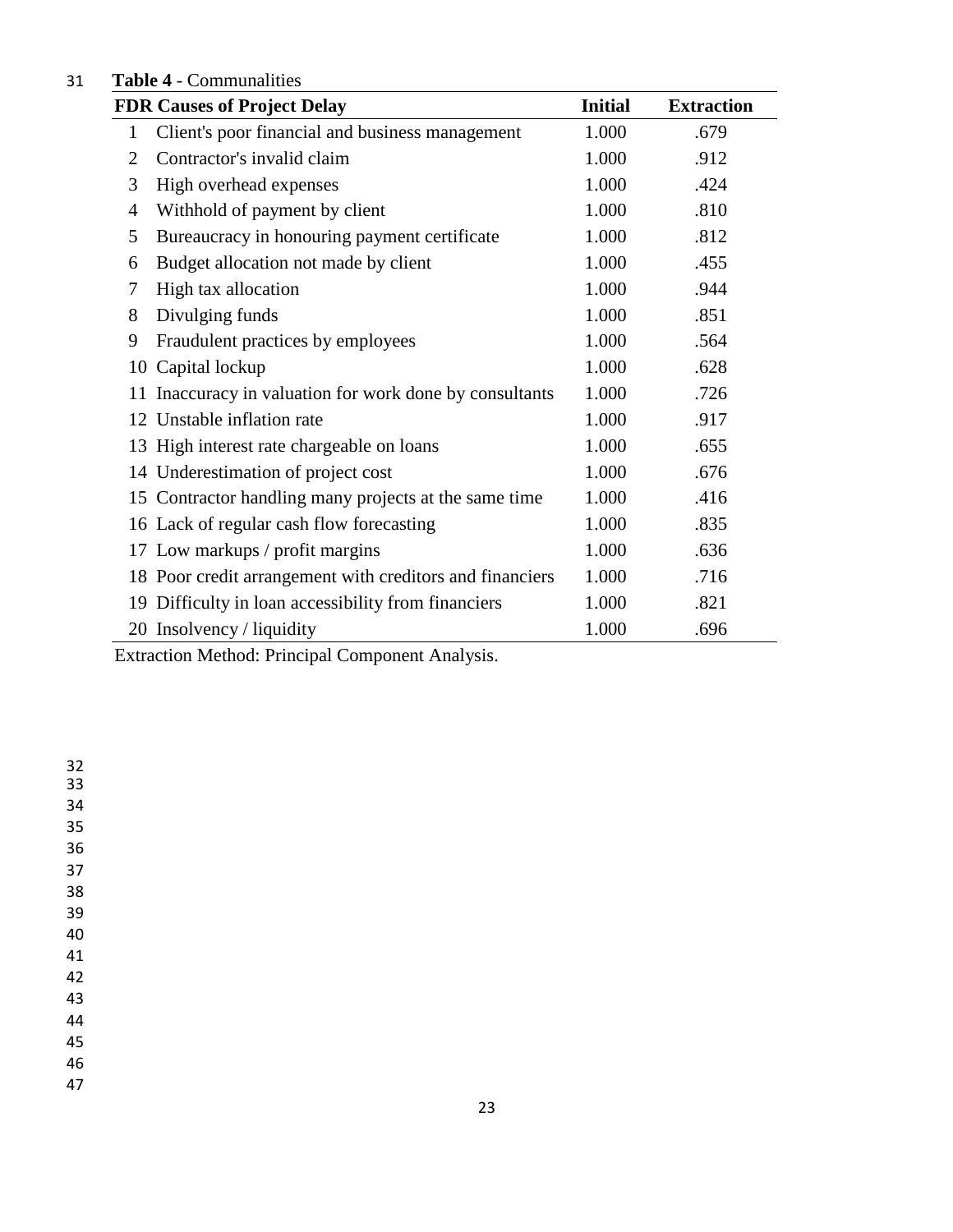|                | <b>Initial Eigenvalues</b> |                                        |                                | <b>Extraction Sums of Squared</b><br><b>Loadings</b> |                                        |                                | <b>Rotation Sums of Squared Loadings</b> |                     |              |  |
|----------------|----------------------------|----------------------------------------|--------------------------------|------------------------------------------------------|----------------------------------------|--------------------------------|------------------------------------------|---------------------|--------------|--|
| $Com-$         |                            | $\frac{0}{0}$<br>ponent Total Variance | of Cumulative<br>$\frac{0}{0}$ |                                                      | $\frac{0}{0}$<br><b>Total Variance</b> | of Cumulative<br>$\frac{0}{0}$ |                                          | Total % of Variance | Cumulative % |  |
| 1              |                            | 4.277 21.387                           | 21.387                         |                                                      | 4.277 21.387                           | 21.387                         |                                          | 3.794 18.970        | 18.970       |  |
| 2              |                            | 3.081 15.405                           | 36.792                         |                                                      | 3.081 15.405                           | 36.792                         | 2.914                                    | 14.570              | 33.540       |  |
| 3              |                            | 2.480 12.398                           | 49.190                         |                                                      | 2.480 12.398                           | 49.190                         | 2.598                                    | 12.988              | 46.528       |  |
| $\overline{4}$ |                            | 1.909 9.547                            | 58.737                         |                                                      | 1.909 9.547                            | 58.737                         | 2.054                                    | 10.272              | 56.801       |  |
| 5              |                            | 1.226 6.129                            | 64.866                         |                                                      | 1.226 6.129                            | 64.866                         | 1.411                                    | 7.056               | 63.857       |  |
| 6              |                            | 1.199 5.993                            | 70.860                         |                                                      | 1.199 5.993                            | 70.860                         | 1.401                                    | 7.003               | 70.860       |  |
| 7              | .984                       | 4.918                                  | 75.778                         |                                                      |                                        |                                |                                          |                     |              |  |
| $\,8$          | .948                       | 4.742                                  | 80.520                         |                                                      |                                        |                                |                                          |                     |              |  |
| 9              | .725                       | 3.623                                  | 84.142                         |                                                      |                                        |                                |                                          |                     |              |  |
| 10             | .588                       | 2.942                                  | 87.085                         |                                                      |                                        |                                |                                          |                     |              |  |
| 11             | .494                       | 2.469                                  | 89.554                         |                                                      |                                        |                                |                                          |                     |              |  |
| 12             | .467                       | 2.333                                  | 91.887                         |                                                      |                                        |                                |                                          |                     |              |  |
| 13             | .376                       | 1.879                                  | 93.766                         |                                                      |                                        |                                |                                          |                     |              |  |
| 14             | .333                       | 1.663                                  | 95.429                         |                                                      |                                        |                                |                                          |                     |              |  |
| 15             | .263                       | 1.313                                  | 96.742                         |                                                      |                                        |                                |                                          |                     |              |  |
| 16             | .221                       | 1.107                                  | 97.849                         |                                                      |                                        |                                |                                          |                     |              |  |
| 17             | .202                       | 1.010                                  | 98.859                         |                                                      |                                        |                                |                                          |                     |              |  |
| 18             | .093                       | .464                                   | 99.323                         |                                                      |                                        |                                |                                          |                     |              |  |
| 19             | .069                       | .347                                   | 99.670                         |                                                      |                                        |                                |                                          |                     |              |  |
| 20             | .066                       | .330                                   | 100.000                        |                                                      |                                        |                                |                                          |                     |              |  |

**Table 5** - Total Variance Explained

Extraction Method: Principal Component Analysis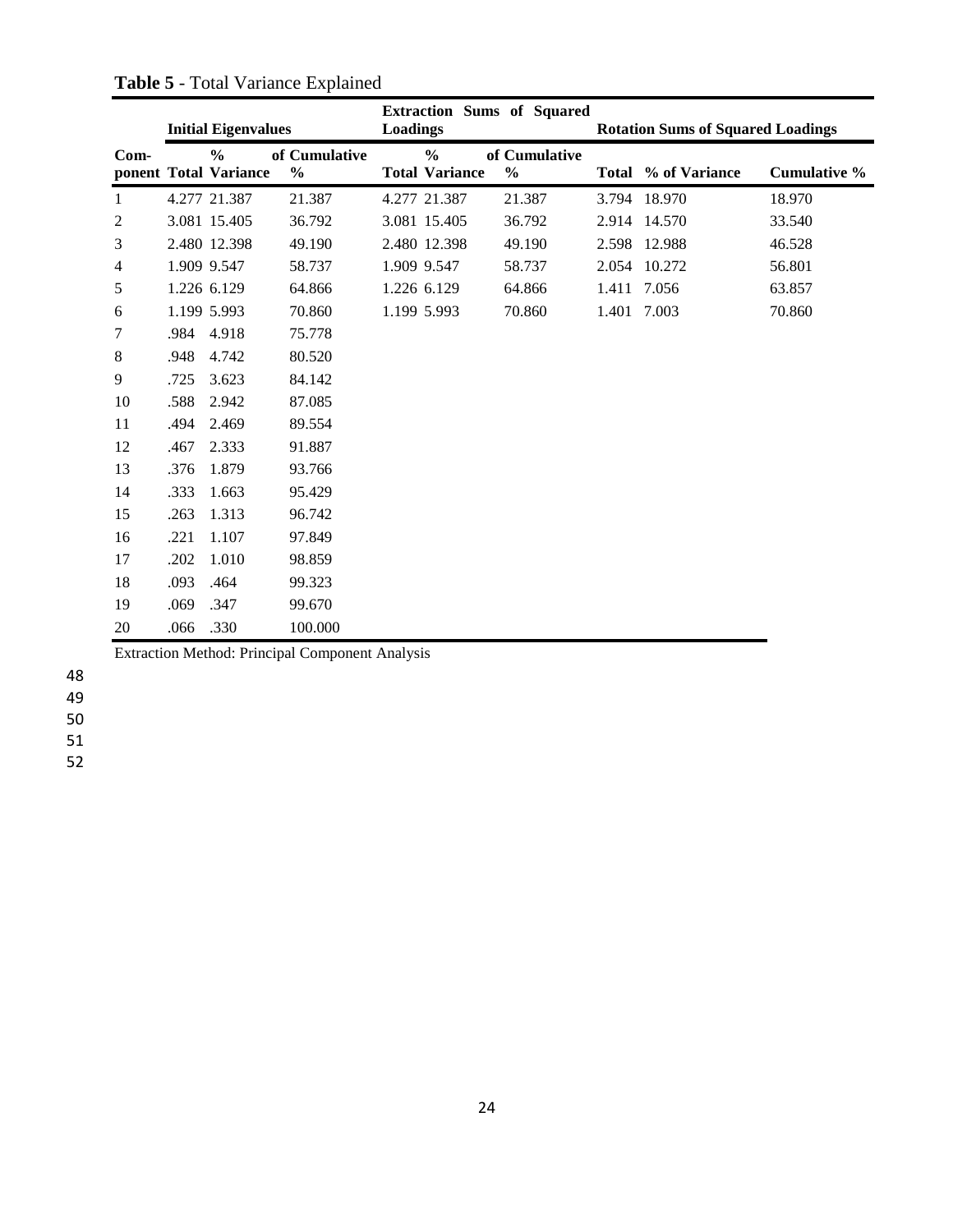

**Scree Plot**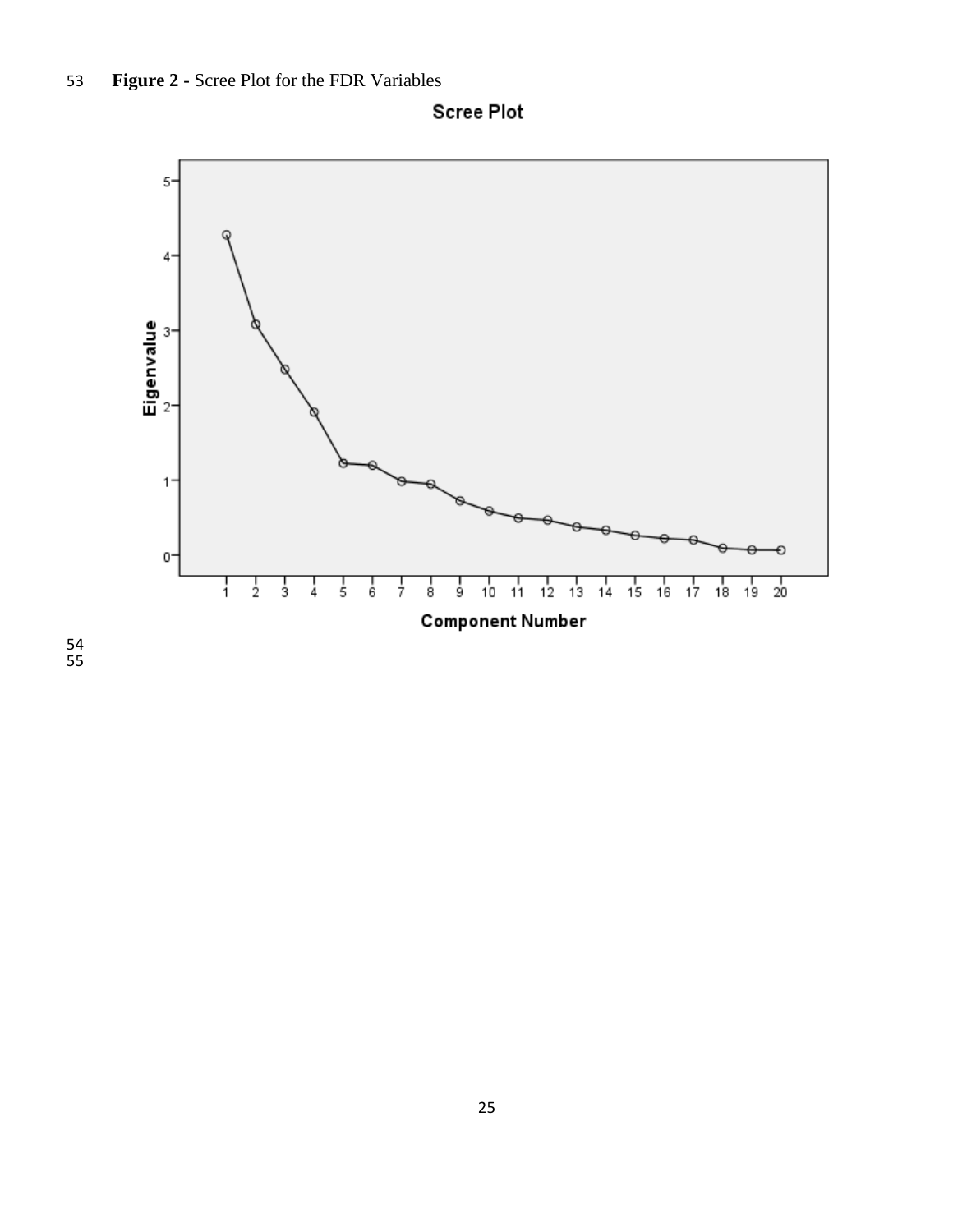# **Table 6** - Rotated Component Matrix

|                |                                                          | Component |                |      |      |         |      |
|----------------|----------------------------------------------------------|-----------|----------------|------|------|---------|------|
|                |                                                          | 1         | $\overline{2}$ | 3    | 4    | 5       | 6    |
| $\mathbf{1}$   | Client's poor financial and Business management          |           |                | .578 |      |         |      |
| $\overline{2}$ | Contractor's invalid claim                               | .942      |                |      |      |         |      |
| 3              | High overhead expenses                                   |           |                |      |      |         | .540 |
| 4              | Withhold of payment by client                            | .891      |                |      |      |         |      |
| 5              | Bureaucracy in honouring payment certificate             | .884      |                |      |      |         |      |
| 6              | Budget allocation not made by client                     |           |                |      |      | $-.596$ |      |
| 7              | High tax allocation                                      |           |                |      | .964 |         |      |
| 8              | Divulging funds                                          |           |                | .866 |      |         |      |
| 9              | Fraudulent practices by employees                        |           |                | .722 |      |         |      |
| 10             | Capital lockup                                           |           |                |      |      |         | .784 |
| 11             | Inaccuracy in valuation for work done by consultants     | .848      |                |      |      |         |      |
| 12             | Unstable inflation rate                                  |           |                |      | .941 |         |      |
| 13             | High interest rate chargeable on loans                   |           | .798           |      |      |         |      |
|                | 14 Underestimation of project cost                       | .657      |                |      |      |         |      |
| 15             | Contractor handling many projects at the same time       |           |                |      |      | .555    |      |
| 16             | Lack of regular cash flow forecasting                    |           |                | .882 |      |         |      |
| 17             | Low markups / profit margins                             |           |                |      |      | .662    |      |
|                | 18 Poor credit arrangement with creditors and financiers |           | .841           |      |      |         |      |
| 19             | Difficulty in loan accessibility from financiers         |           | .887           |      |      |         |      |
|                | 20 Insolvency / liquidity                                |           | .810           |      |      |         |      |

Extraction Method: Principal Component Analysis.

Rotation Method: Varimax with Kaiser Normalization.

| 57 |
|----|
| 58 |
| 59 |
| 60 |
| 61 |
| 62 |
| 63 |
| 64 |
| 65 |
| 66 |
| 67 |
| 68 |
| 69 |
| 70 |
| 71 |
|    |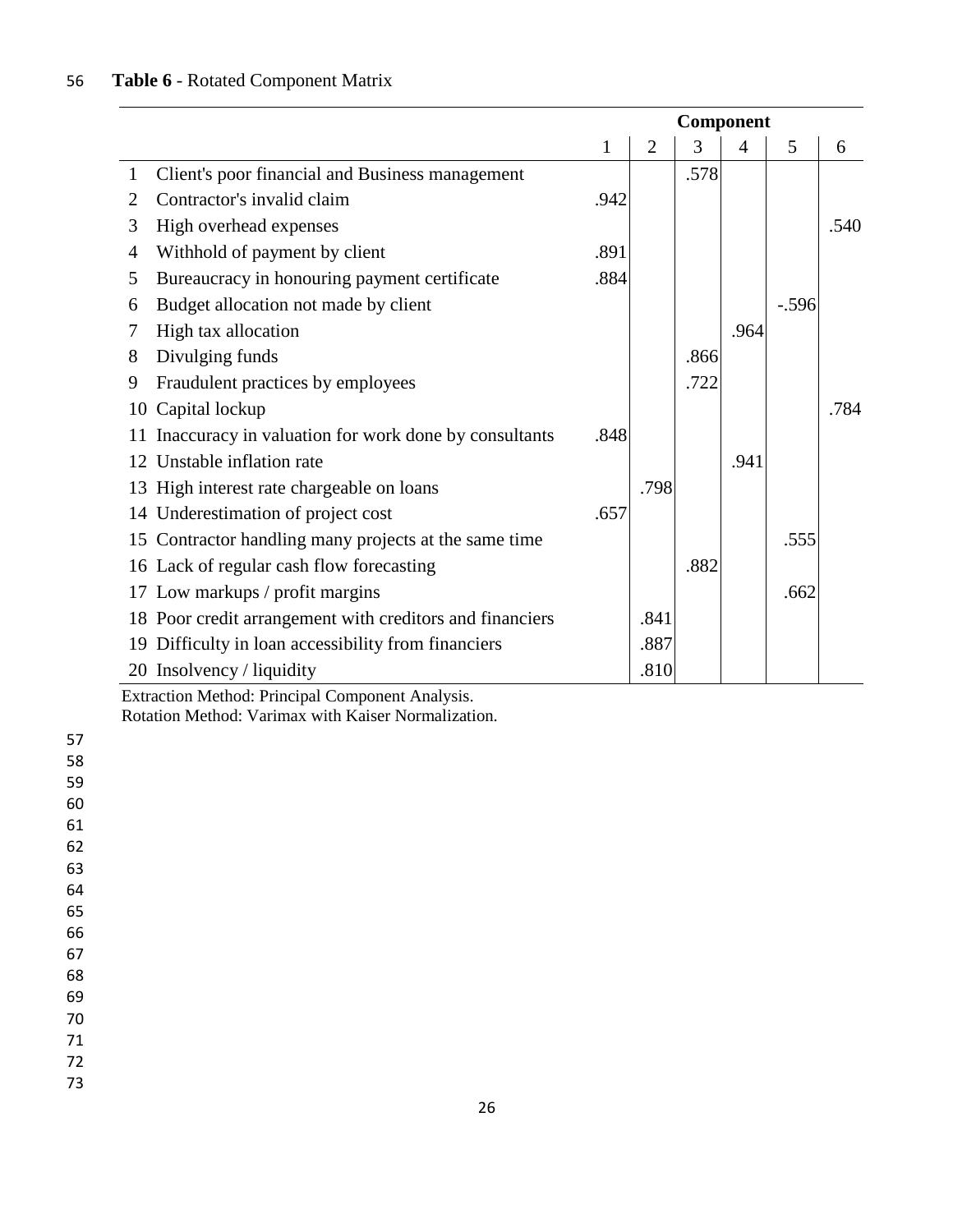# 74 **Table 7: Profile of Respondent Firms**

|                                     |                  |                |                      | <b>Cumulative</b> |
|-------------------------------------|------------------|----------------|----------------------|-------------------|
| A. Legal Status of firms            | <b>Frequency</b> | <b>Percent</b> | <b>Valid Percent</b> | <b>Percent</b>    |
| 1. Sole proprietorship / enterprise | 22               | 28.2           | 28.2                 | 28.2              |
| 2. Partnership                      | 18               | 23.1           | 23.1                 | 51.3              |
| 3. Limited liability Company        | 38               | 48.7           | 48.7                 | 100.0             |
| <b>Total</b>                        | 78               | 100.0          | 100.0                |                   |
| <b>B. Work Experience of Firms</b>  |                  |                |                      |                   |
| 1. up to 5 years                    | 15               | 19.2           | 19.2                 | 19.2              |
| 2.6-10 years                        | 27               | 34.6           | 34.6                 | 53.8              |
| 3. 11-15 years                      | 23               | 29.5           | 29.5                 | 83.3              |
| 4.16-20 years                       | 8                | 10.3           | 10.3                 | 93.6              |
| 5. Over 20 years                    | 5                | 6.4            | 6.4                  | 100.0             |
| <b>Total</b>                        | 78               | 100.0          | 100.0                |                   |

75

76